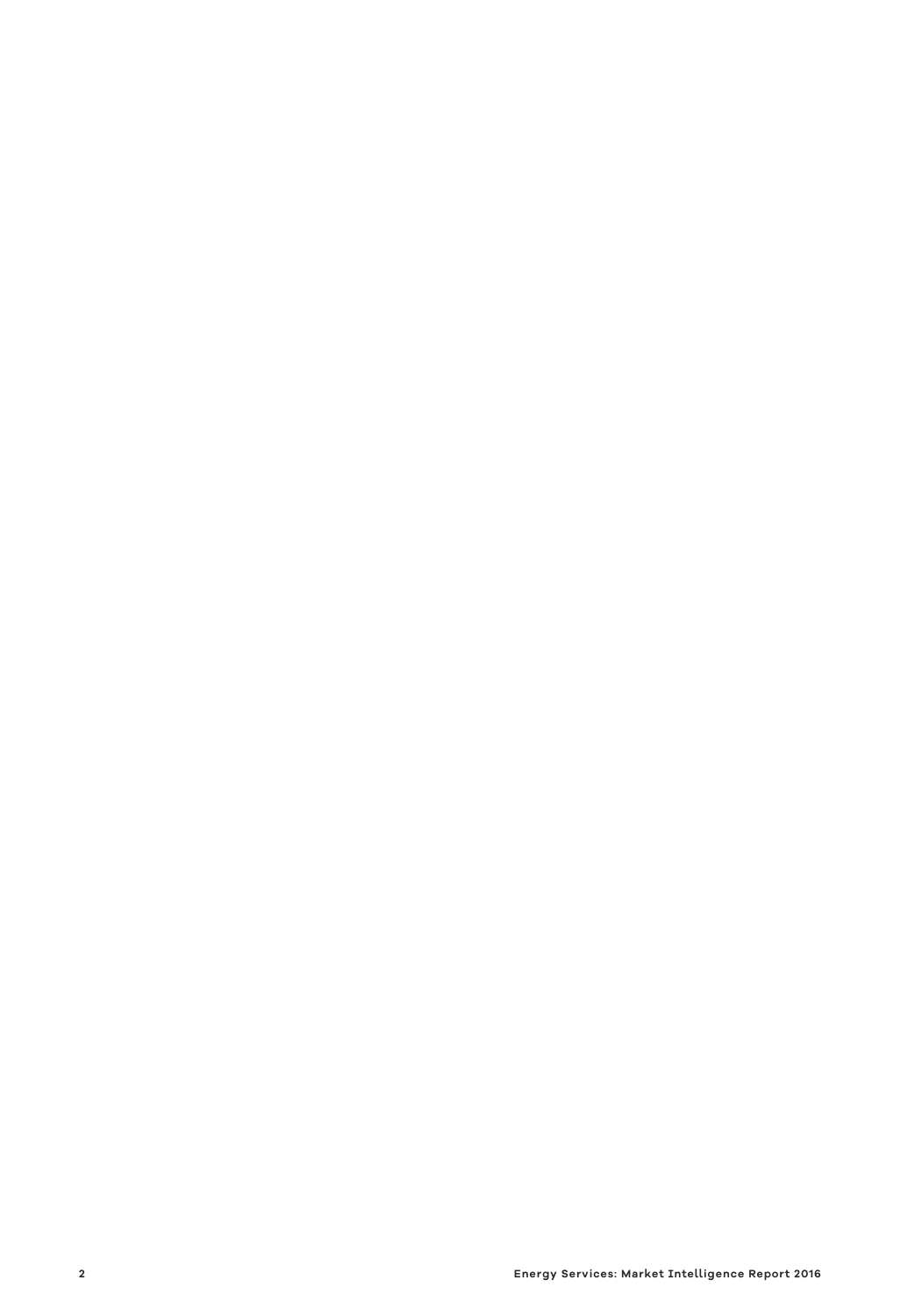#### **GreenCape**

GreenCape is a non-profit organisation that supports and promotes the green economy - low carbon, resource efficient and socially inclusive - in the Western Cape, South Africa. We assist businesses and investors focusing on green technologies and services to remove barriers to their establishment and growth.

#### Acknowledgements

We thank Songo Didiza, Maloba Tshehla, Jack Radmore, Kevin Kotzen and Bruce Raw for the time and effort that went into compiling this Market Intelligence Report.

#### Disclaimer

While every attempt was made to ensure that the information published in this report is accurate, no responsibility is accepted for any loss or damage that may arise out of the reliance of any person or entity upon any of the information this report contains.

Copyright © GreenCape 2016

This document may be downloaded at no charge from www.greencape.co.za. All rights reserved.

Subscribe to receive e-mail alerts or GreenCape news, events and publications by registering as a member on our website: www.greencape.co.za



18 Roeland Street, Cape Town, 8001, South Africa

Editorial and review: Bruce Raw<br>Images: GreenCape Layout and design:

Images: GreenCape, Bruce Sutherland (City of Cape Town), E3 Energy, SAREBI GreenCape, 2015<br>Deep Design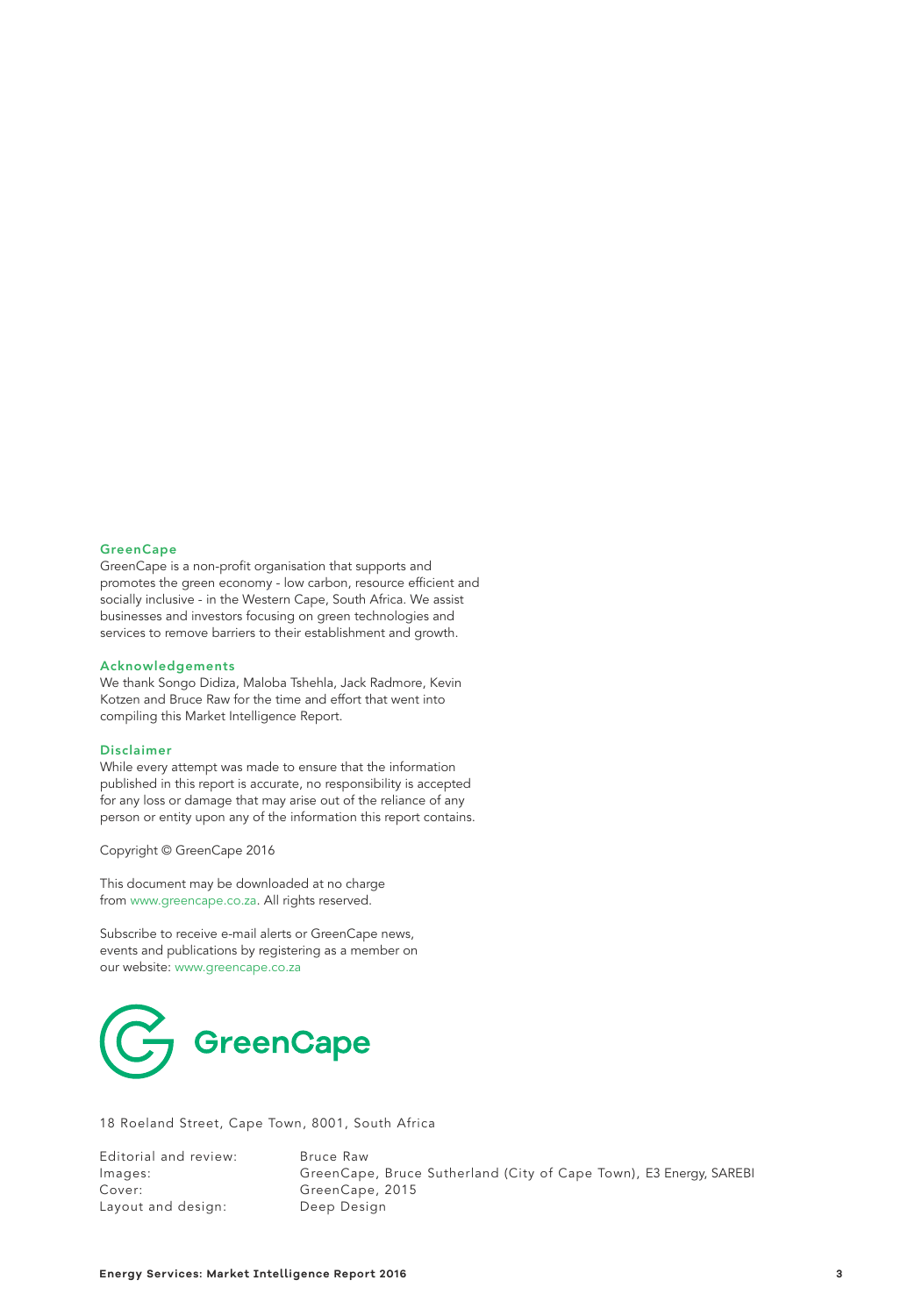# **Contents**

|            | List of acronyms                                                                     | 5              |
|------------|--------------------------------------------------------------------------------------|----------------|
|            | List of figures & tables                                                             | 6              |
|            | Executive summary                                                                    | $\overline{7}$ |
| 1.         | Introduction                                                                         | 9              |
| 2.         | Industry overview                                                                    | 10             |
| 2.1.       | Context                                                                              | 10             |
| 2.2.       | Key players                                                                          | 12             |
| 2.3.       | Market size                                                                          | 13             |
| 3.         | Policies and regulation                                                              | 17             |
| 3.1.       | Key changes to energy services policies in 2016                                      | 17             |
| 3.1.1.     | Mandatory reporting of energy                                                        | 17             |
| 3.1.2.     | Energy efficiency tax incentives regulation ("12L")                                  | 17             |
| 3.1.3.     | Local municipal guidelines on embedded generation in 2016                            | 17             |
| 3.2.       | Key standards                                                                        | 18             |
| 3.2.1.     | Smart metering standard - NRS 049: Advanced metering infrastructure                  | 19             |
| 3.3.       | Key policies                                                                         | 19             |
| 3.4.       | Key regulation                                                                       | 19             |
| 4.         | Opportunities and barriers                                                           | 21             |
| 4.1.       | Rooftop PV market opportunity                                                        | 21             |
| 4.2.       | Increasing opportunities for energy efficiency in municipal<br>waste water treatment | 21             |
| 4.3.       | Western Cape Energy Security Game Changer                                            | 22             |
| 4.4.       | Energy services in public buildings                                                  | 23             |
| 5.         | Funding and incentives                                                               | 24             |
| 5.1.       | Manufacturing incentives                                                             | 27             |
| 5.2.       | Solar water heating programme                                                        | 28             |
| 6.         | The Western Cape: Africa's growing greentech hub                                     | 29             |
| 7.         | GreenCape's support to businesses and investors                                      | 31             |
| References |                                                                                      | 33             |
|            | Appendix A: List of relevant policies in embedded generation                         | 35             |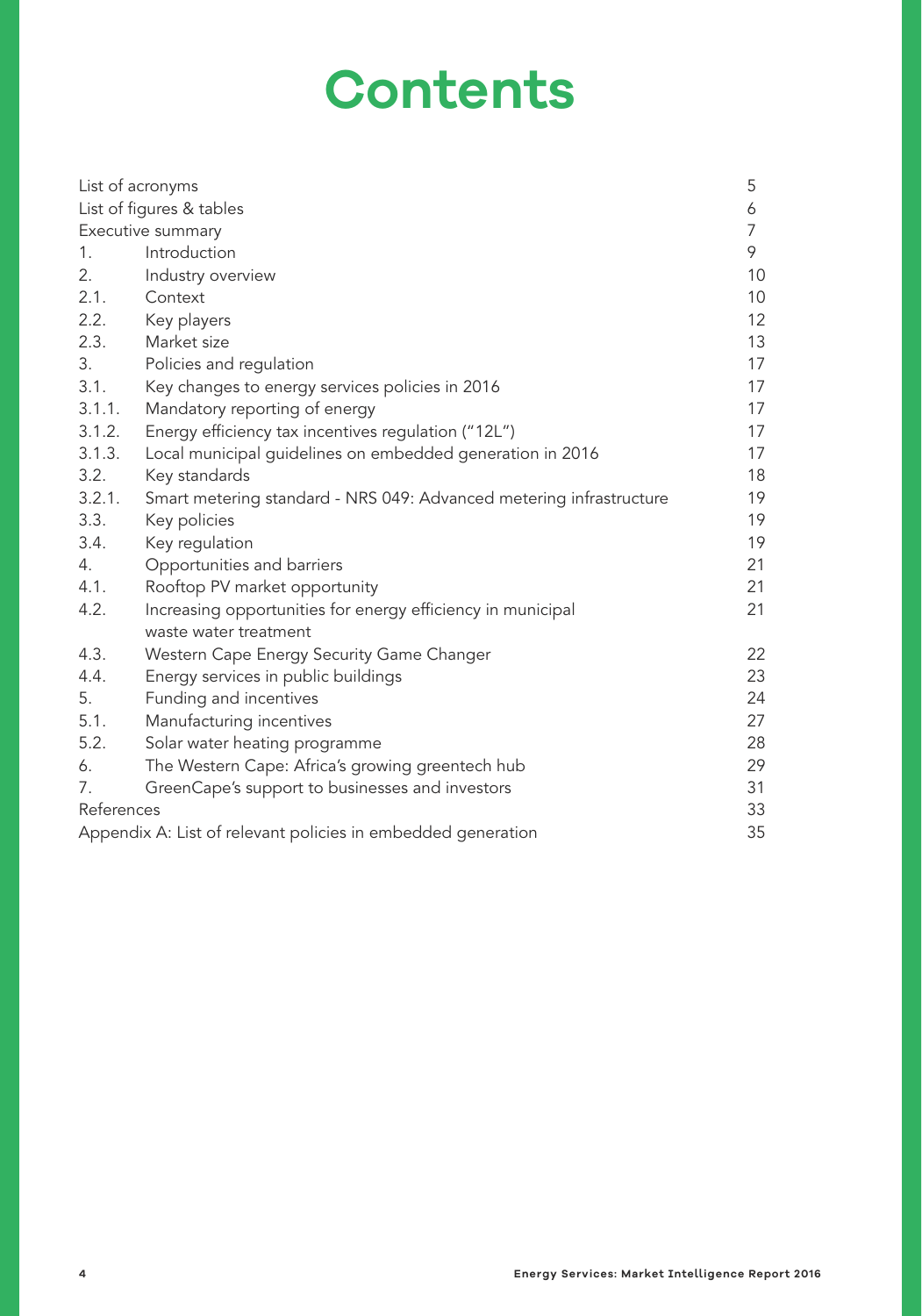# **List of acronyms**

| AfD               | African Development Bank                                      |
|-------------------|---------------------------------------------------------------|
| <b>CFL</b>        | Compact Fluorescent Lamp                                      |
| <b>CHP</b>        | Combined Heat and Power                                       |
| <b>CIP</b>        | Critical Infrastructure Programme                             |
| <b>CMVP</b>       | Certified Measurement and Verification Personnel              |
| CO <sub>2</sub> e | Carbon Dioxide equivalent                                     |
| <b>DBSA</b>       | Development Bank of South Africa                              |
| DFI               | Development Finance Institution                               |
| DoE               | Department of Energy                                          |
| <b>DPE</b>        | Department of Public Enterprise                               |
| EE                | <b>Energy Efficiency</b>                                      |
| EG                | <b>Embedded Generation</b>                                    |
| <b>ESC</b>        | <b>Energy Supply Contract</b>                                 |
| <b>ESCO</b>       | <b>Energy Service Company</b>                                 |
| <b>EPC</b>        | <b>Energy Performance Contract</b>                            |
| EEDSM             | Energy Efficiency Demand Side Management                      |
| EM&V              | Evaluation, Measurement and Verification                      |
| <b>GBCSA</b>      | Green Building Council of South Africa                        |
| <b>IDC</b>        | Industrial Development Corporation                            |
| <b>IPAP</b>       | Industrial Policy Action Plan                                 |
| <b>IPP</b>        | Independent Power Producer                                    |
| <b>KW</b>         | Kilo Watt                                                     |
| KWH               | Kilo Watt Hour                                                |
| <b>IDM</b>        | Integrated Demand Management                                  |
| LED               | <b>Light Emitting Diode</b>                                   |
| <b>MCEP</b>       | Manufacturing Competitiveness Enhancement Programme           |
| MTEF              | Medium Term Expenditure Framework                             |
| M&V               | Measurement and Verification                                  |
| MW                | Mega Watt                                                     |
| <b>MWH</b>        | Mega Watt Hour                                                |
| <b>MWp</b>        | Mega Watt peak                                                |
| <b>MYPD</b>       | Multi-year Price Determination                                |
| <b>NBI</b>        | National Business Initiative                                  |
| <b>NEES</b>       | National Energy Efficiency Strategy                           |
| NERSA             | National Energy Regulator of South Africa                     |
| <b>PSEE</b>       | Private Sector Energy Efficiency                              |
| PV                | Photovoltaic                                                  |
| <b>NRS</b>        | National Rationalised Specification                           |
| <b>RMR</b>        | <b>Residential Mass Rollout</b>                               |
| <b>REEEP</b>      | Renewable Energy and Energy Efficiency Programme              |
| SA                | South Africa                                                  |
| <b>SABS</b>       | South African Bureau of Standards                             |
| <b>SACN</b>       | South African Cities Network                                  |
| <b>SANEDI</b>     | South African National Energy Development Institute           |
| <b>SANS</b>       | South African National Standard                               |
| <b>SEAD</b>       | Super-efficient Equipment and Appliance Deployment initiative |
| SSEG              | Small Scale Embedded Generation                               |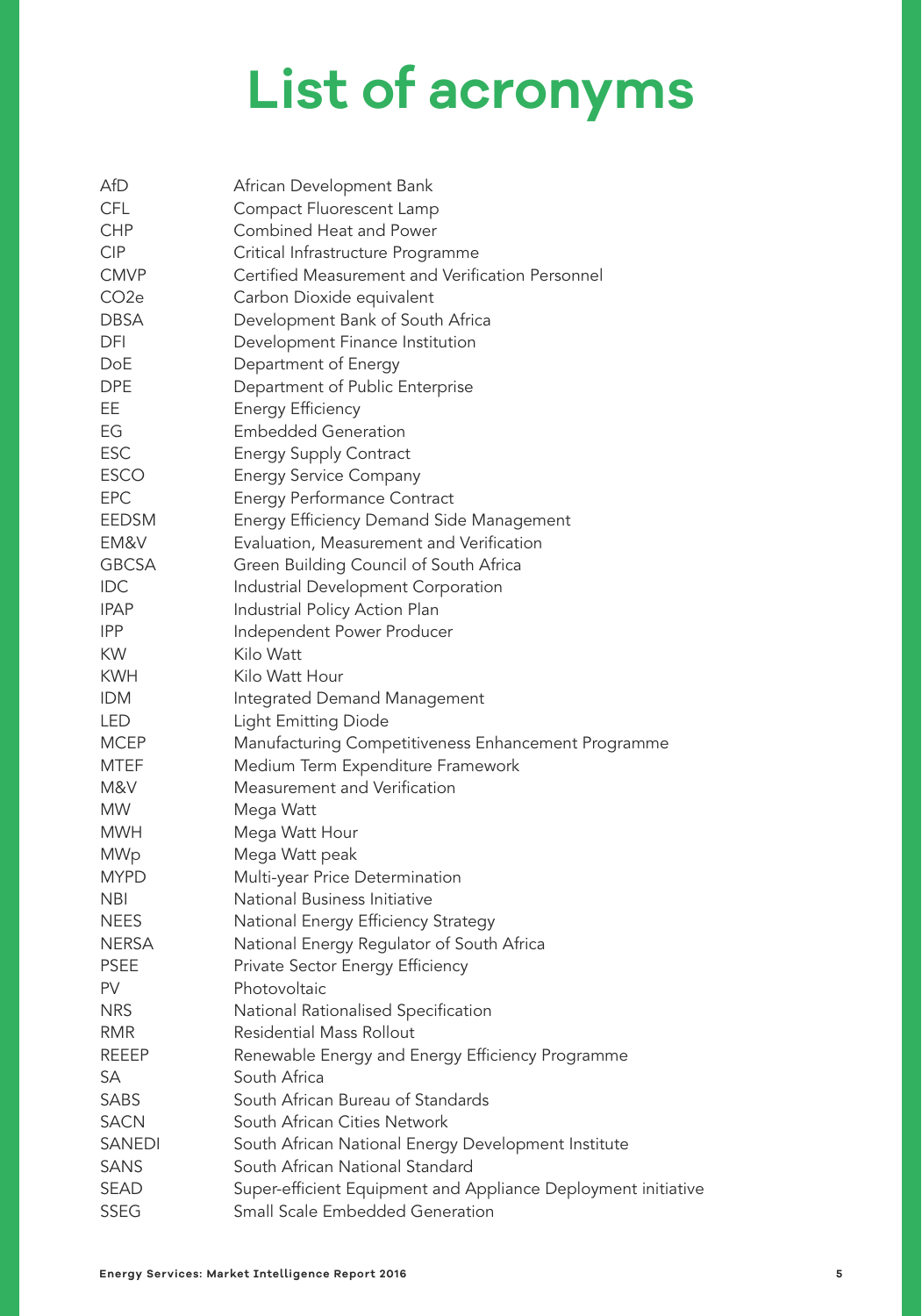| Standard Offer Program     |
|----------------------------|
| Solar Water Heater         |
| Terawatt Hour              |
| Tera Joule                 |
| Variable Speed Drive       |
| Wastewater Treatment Plant |
|                            |

# **List of figures**

### Figure 1

| Depth and frequency of load shedding over the course of Jan to April 2015 in SA | 11 |
|---------------------------------------------------------------------------------|----|
| Figure 2                                                                        |    |
| Eskom price trajectories                                                        | 11 |
| Figure 3                                                                        |    |
| Energy services market value chain                                              | 12 |
| Figure 4                                                                        |    |
| PV price curve for systems smaller than 10kwp (R/Wp)                            | 14 |
| Figure 5                                                                        |    |
| PV price curve for systems larger than 100kWp (R/Wp)                            | 14 |
| Figure 6                                                                        |    |
| Major Western Cape market opportunity areas (2015 – 2020)                       | 29 |
| Figure 7                                                                        |    |
| GreenCape's focus areas                                                         | 32 |
|                                                                                 |    |

# **List of & tables**

| Table 1                                                    |    |
|------------------------------------------------------------|----|
| Energy saving opportunities for small and large businesses | 15 |
| Table 2                                                    |    |
| List of funding solutions                                  | 24 |
|                                                            |    |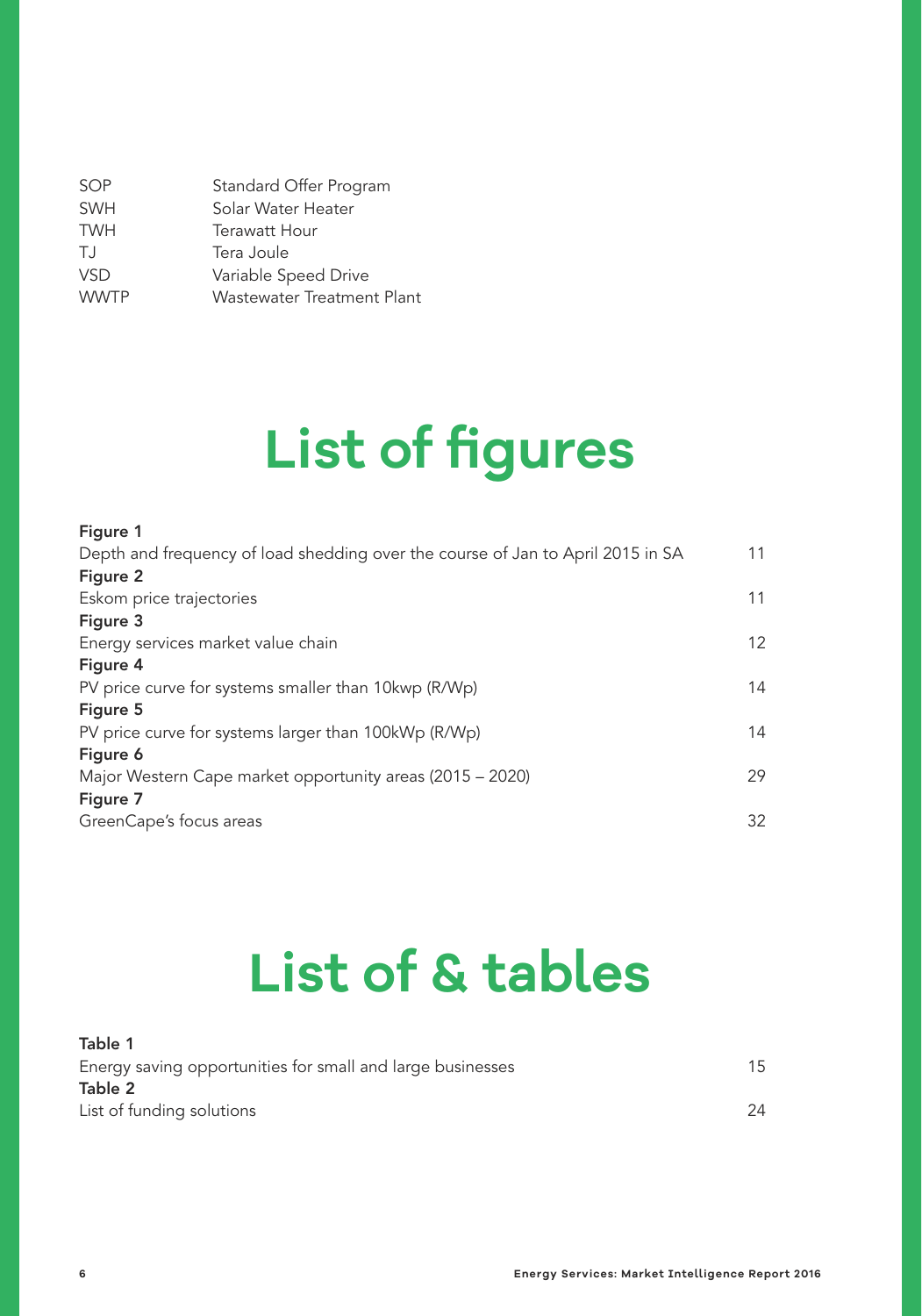# **Executive summary**

**Globally, the demand for energy services (energy efficiency and embedded generation) is growing. Developments such as steam, embedded generation and battery storage options are emerging as the latest trends.** 

—

The global market is driven by growing awareness of the impact of carbon emissions, rising electricity costs, and increased financial returns arising from energy investments. The annual turnover for the global market is expected to reach \$14.7 billion by 2024 (Navigant Research 2015).These trends are reflected in the South African energy services market, which is driven mainly by increasing electricity prices, energy security, and changes in policy and regulation.

The combination of high emissions and constrained supply has influenced the South African government to set stringent national targets to reduce energy demand. The National Energy Efficiency Strategy (NEES) 2005 set a target of reducing overall primary energy consumption by 12% by 2015. Presently, NEES is under review and extensive work is underway to introduce Small Scale Embedded Generation (SSEG) guidelines for South African municipalities. These targets, regulations and several investment-friendly policy initiatives are designed to promote energy efficiency and a sustainable, clean economy.

Collectively, the policy framework, aboveinflation electricity price rises, and predicted power shortages for at least another five years have motivated many individuals, businesses, government and industry to shift towards alternative energy service options, namely embedded generation and energy efficiency.

There are four main groups of service providers that play a role in the South African energy services market: consultancy service providers, technology suppliers, energy service companies (ESCOs) and Engineering, Procurement Contractors (EPCs). Their work is influenced by the Department of Energy (DoE), the Department of Public Enterprises (DPE), the South African National Energy Development Institute (SANEDI), the National Energy Regulator of South Africa (NERSA) and Eskom. The service providers are governed by a regulatory environment that spans several different government departments, regulatory bodies and standardisation agencies.

While there is a lack of substantial data on the size of the national energy services market, the Private Sector Energy Efficiency (PSEE) project has estimated that over 17 000 GWh of lifetime energy savings can be achieved by businesses (medium and large). ESCOs are anticipated to play a key role in driving this market growth, with increasing demand for embedded generation - rooftop PV installation experienced a 330% growth in just under a year during 2015 to reach 83 MW. It is estimated that another 500 MW could be added annually.

**Rooftop PV installation experienced a 330% increase in 2015 to reach 83 MW and another 500 MW is anticipated to be added by the end of 2016.**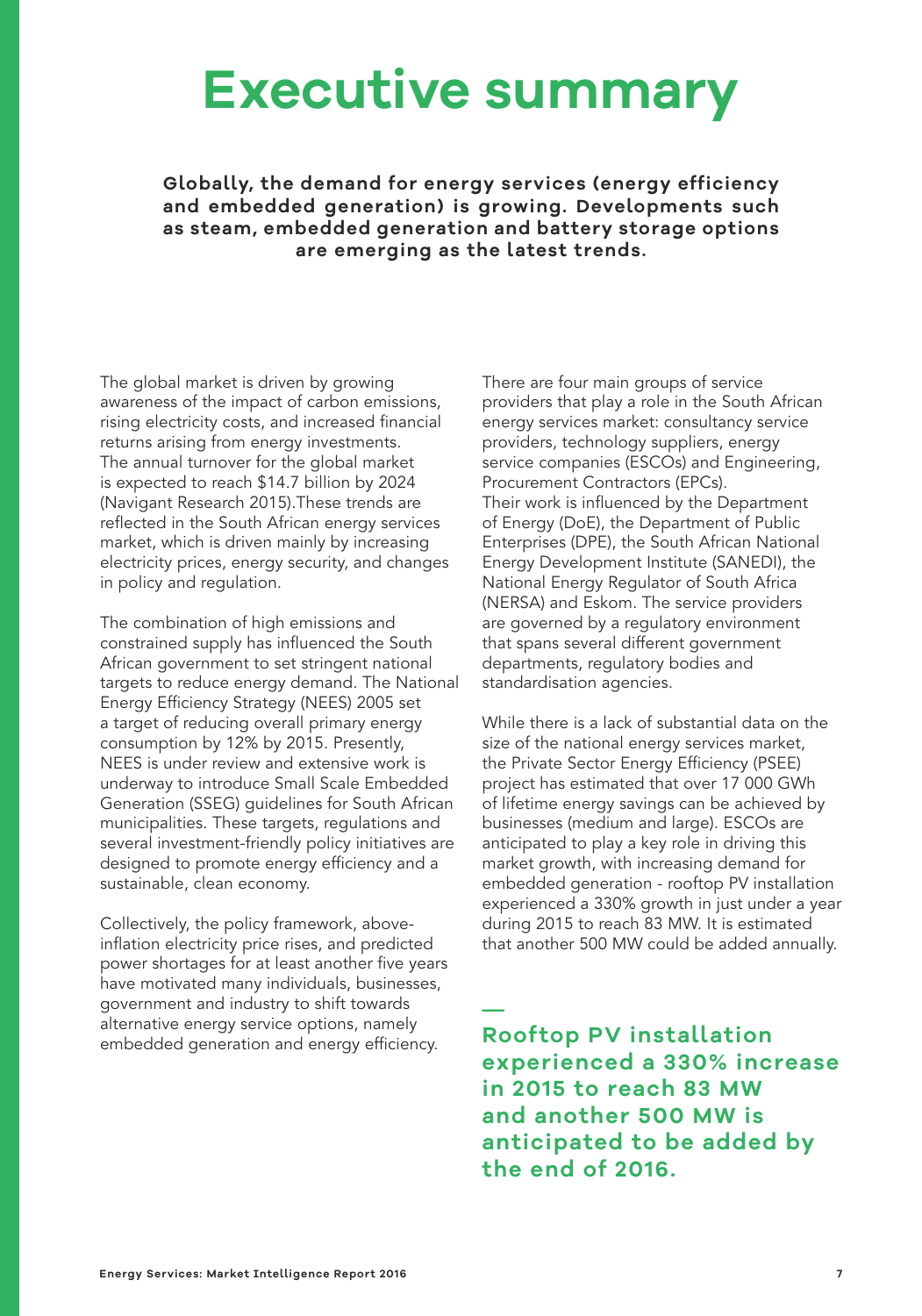Other opportunities are emerging in the public sector, through municipalities and public buildings. In municipalities, water and wastewater infrastructure has been reported to account for between 20% and 70% of the total energy consumed by a municipal administration. It is estimated that wastewater treated at the country's 968 municipal treatment works could generate up to 780 MW of power. Similarly, public buildings account for a sizable portion of governmental energy use, and present several opportunities for energy services. This public sector demand also seeks to stimulate the growth of the energy services market and businesses should explore tendering opportunities in this space in 2016.

**The public sector provides opportunities in energy savings and generation in water and waste water treatment, and in public buildings**.

Although accessing funding can be a major challenge for service providers, an increasing number are beginning to unlock self-funding through innovative models being introduced by ESCOs and EPCs. Subsidies are available and funding can also be accessed from the private sector, quasi-governmental and government organisations.

—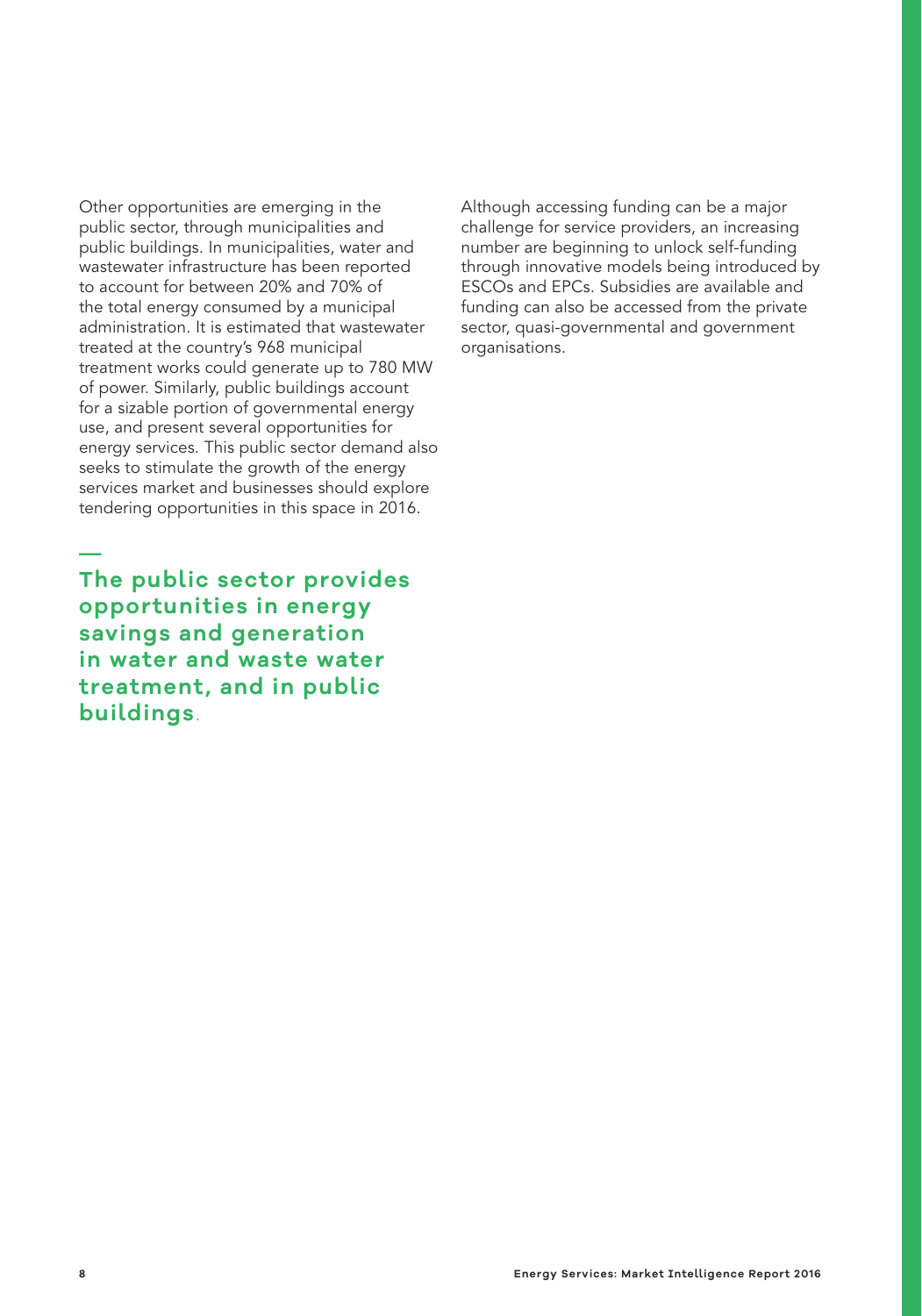

### **This market intelligence report was compiled by GreenCape's energy team. It is aimed at investors and businesses who are currently active or interested in entering the South African energy services market.**

Previously, energy efficiency (EE) and embedded generation (EG) have been viewed separately, but the market is consolidating with the same players looking at both sides of the energy coin. Therefore we can now define energy services as services that are delivering demand- and/or supply-side solutions to energy users.

This report provides an overview of this market in South Africa, including the value chain, key players, policies and regulation as well as key opportunities and barriers.

For questions, queries or to access our services, contact our Energy team at energy@greencape.co.za

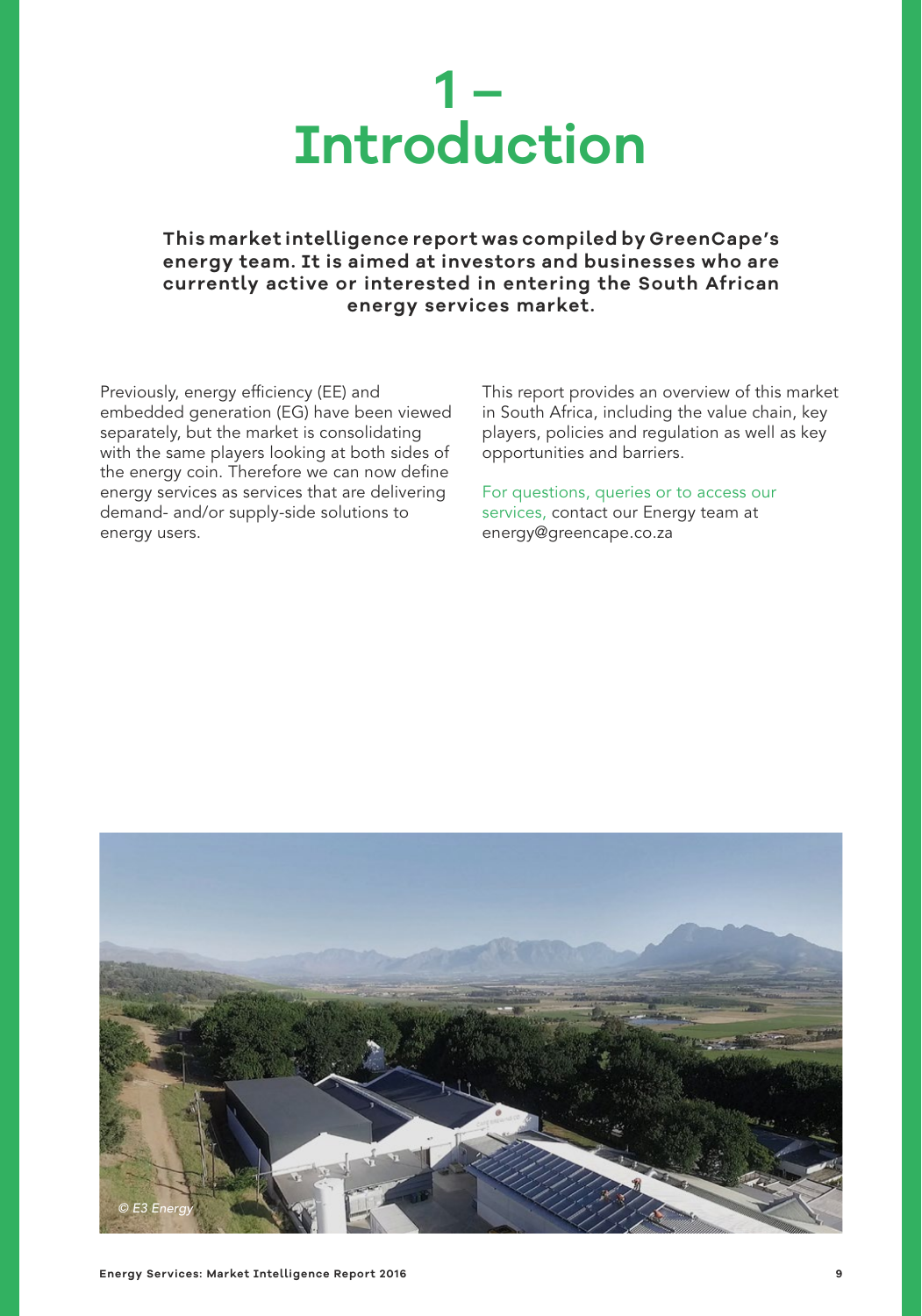# **2 – Industry overview**

**Rising electricity prices, energy security concerns, supportive energy policies and incentives are driving consumers to alternative energy options. Lower technology costs, coupled with this increased demand, form the major driver for the energy services market in South Africa, estimated to increase to 16.5 GW by 2020.** 

—

### 2.1. Context

South Africa is in the midst of an energy crisis that is resulting in rising energy prices, rolling blackouts (known as load shedding in South Africa) and changing energy policies and incentives. As a result, end users have begun exploring alternative means to ensure their energy security, leading to the rise of the energy services market. This market comprises energy efficiency and embedded generation services. These two types of energy services, efficiency and generation, share a similar market space, having been driven to grow by similar circumstances and are affected by very similar changes in policy and regulations.

Load shedding is used to immediately reduce national demand to ensure there is sufficient generation capacity. Implemented in incremental stages (1, 2, 3, or 4), load shedding in the first 4 months of 2015 was primarily used to reduce national demand by either five or ten percent, as can be seen in Figure 1 (Le Cordeur 2015). Since April 2015 there has been a marked decline in instances of load shedding, due to reduction in energy demand, more efficient maintenance of generators and (to a lesser extend) additional generation capacity brought online.

Load shedding comes with significant cost to businesses that are unable to operate during load shedding periods, and causes inconvenience to residents.

South African energy prices are rising, a trend caused by the requirement to build new generation capacity to deal with the country's energy shortage. The cost of new generation is significantly higher than what Eskom was able to produce power for using its amortized generation fleet. Electricity prices are expected to rise until they reflect the costs of this new generation, as is demonstrated in Figure 2 (Eskom 2015) below.

To lower demand on the national grid and reduce carbon emissions, several energy policies and incentives have been put in place to encourage energy efficiency and alternative energy generation.

**Collectively these factors (rising electricity prices, energy security, supportive energy policies and incentives) are causing consumers to look towards alternative energy options. Lower technology costs, coupled with this increased demand, form the major driver for the energy services market in South Africa.**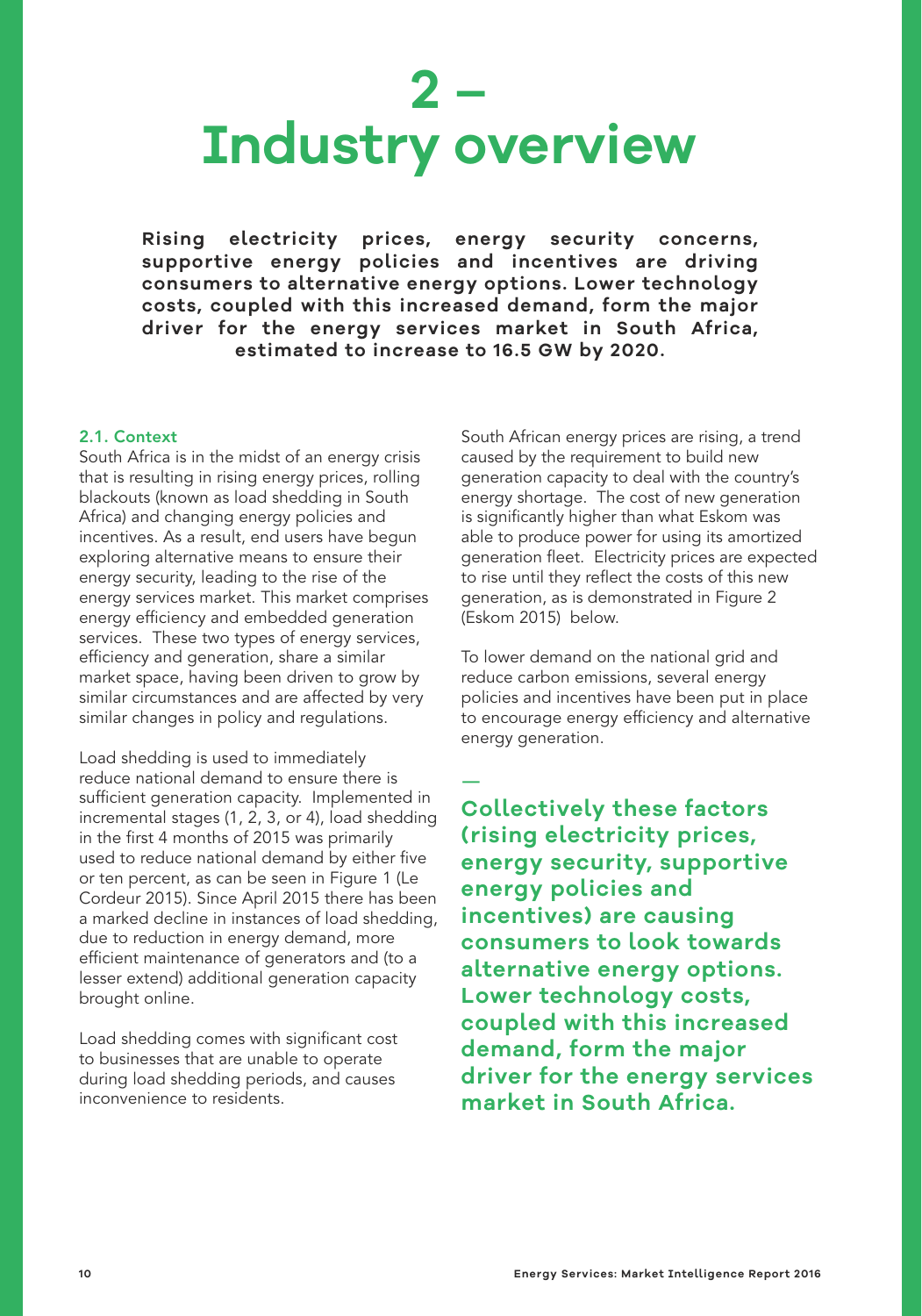### Depth and frequency of loadshedding



Figure 1: Depth and frequency of load shedding from Jan to April 2015



Average electricity prices, 2006 - 2018 (c/kwh)

### Figure 2: Eskom price trajectories<sup>1</sup>

<sup>1</sup> These prices were submitted to NERSA in MYPD 3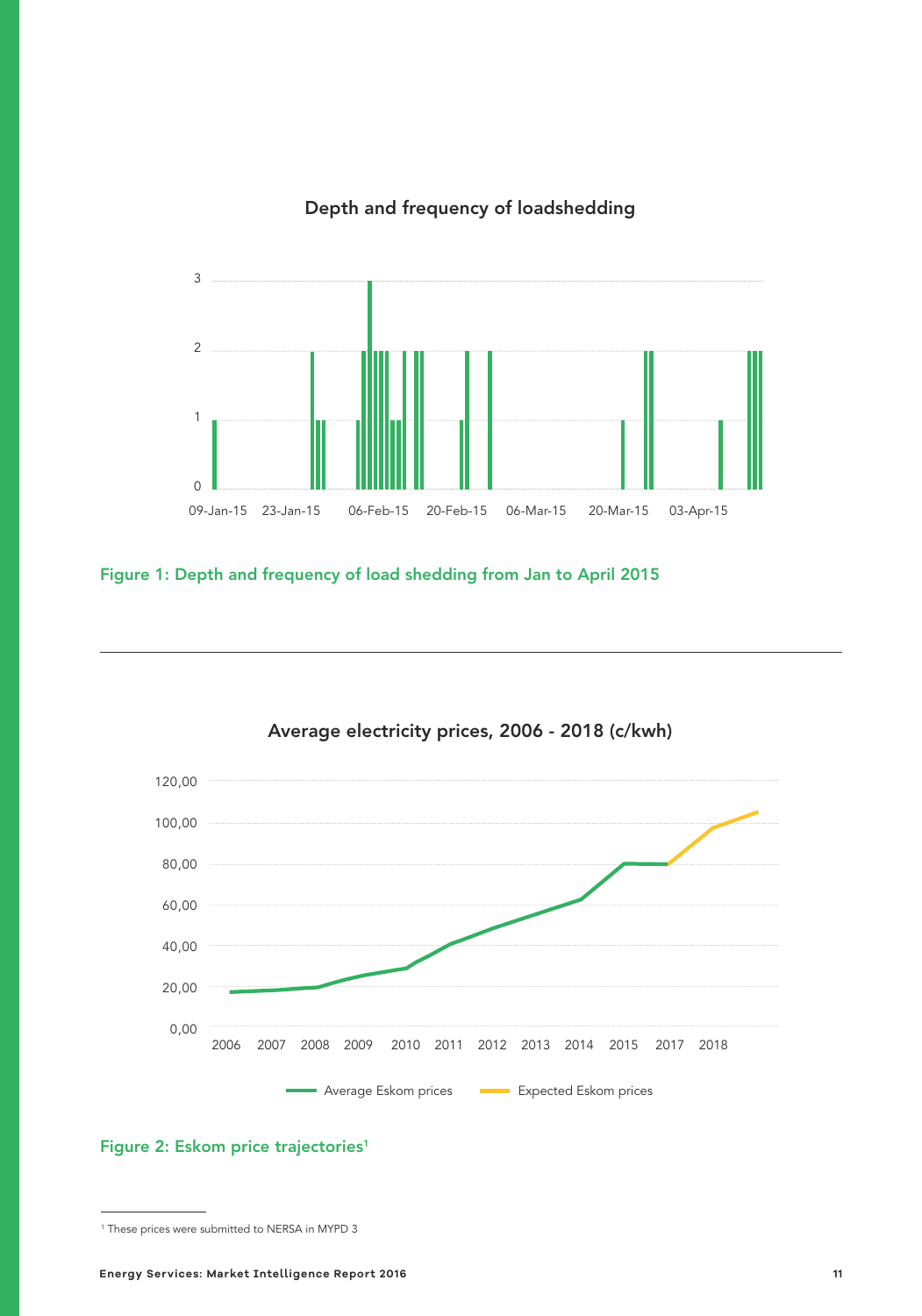### 2.2. Key players



#### Figure 3: Energy services market value chain

The energy services market uses many different definitions to reflect the varying interests of the broad spectrum of stakeholders involved. The service providers that are highlighted in Figure 3 (above) (GreenCape Analysis) are key components in promoting energy servicesrelated technologies and solutions. It is therefore helpful to classify different groups of service providers based on their services rendered over the course of project development and implementation. Four main groups of service providers play a role in the market:

**Exercice**) providers such as energy auditors, planning engineers, certified Measurement & Verification Personnel (CMVPs), accountants, lawyers and others who provide advice. The consultant risks are typically limited to professional indemnity insurance, while project performance risks remain with the client. Payments for consultancy services are commonly agreed upon based on their inputs (hourly rates or a lump sum).

In some cases consultants also use performance-based components, also known as 'share of savings', to determine their remuneration.

**Example 3 Technology suppliers** provide hardware such as lighting, combined heat and power (CHP) and solar components, or systems; or software such as energy accounting or management packages; and related operation and maintenance services – such as servicing burners, technology maintenance services or software updates. They all supply individual components for energy services' projects and are paid for the supply and/ or installation or maintenance of these components, though typically not for their performance or outputs. The supplier risks are typically limited to product warranties and vendor liabilities while project performance risks remain with the client.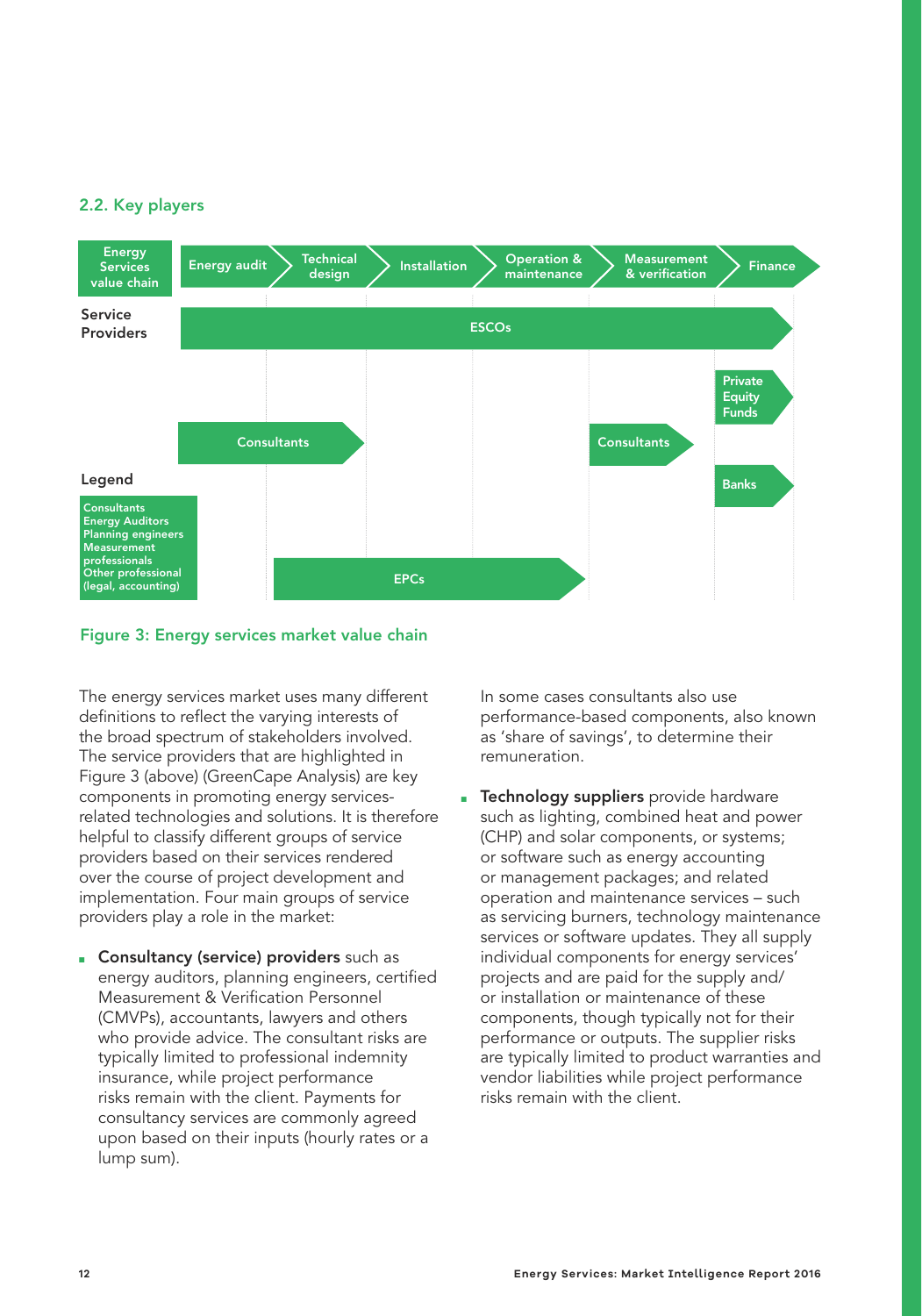- Energy Service Companies (ESCOs) typically provide performance-based energy contracting, also referred to as ESCO or energy efficiency services. The two basic business models are:
	- − Energy Supply Contracting (ESC) which delivers units of used energy measured in Megawatt hours (MWh)
	- − Energy Performance Contracting (EPC) which provides energy savings measured in comparison with a previous energy cost baseline.
- Engineering Procurement Contractors (EPCs) provide the detailed engineering design of the project, procure all the equipment and materials necessary, and then construct to deliver a functioning facility or asset to their clients.

All four groups of service providers are needed to develop an energy services market. At the same time, there is notable variation in their role in the value chain and scope of service, their degrees of risk acceptance, business models and remuneration schemes.

In addition to the service providers, the following stakeholders each play a role in influencing the investment in energy services on a national level, and further supporting the growth of South Africa's energy services market:

- The Department of Energy (DoE) is the custodian of all energy policies and energy security in South Africa.
- The Department of Public Enterprises (DPE) is responsible for the country's energy infrastructure.
- **Eskom** is the state-owned energy utility of the country and currently owns distribution infrastructure. Eskom also currently plays a facilitator role on various governmentrun incentives programmes (these will be highlighted under the section on Investment and Incentives programmes).

### The South African National Energy Development Institute (SANEDI) is responsible for achieving the objectives of the NEES.

- The National Energy Regulator of South Africa (NERSA) sets and approves the annual Eskom tariff increases.
- Local government (municipalities) is the third sphere of government, and is usually the arm of government closest to the end users. They are responsible for a large portion of electricity distribution in the country.

### 2.3. Market size

Globally, the market size for energy services is expanding rapidly – a trend which is reflected in the South African market. The turnover for the global market is expected to reach \$14.7 billion (USD) annually in 2024 (Navigant Research 2015). The International Institute for Energy Conservation lists several key elements that support growth in the energy services market, all of which are evident in South Africa. They include:

- Upward trends in energy prices
- Enabling energy policies from local and national government
- Utility programmes and incentives
- Energy saving initiatives, such as tax incentives and financing programmes
- New regulations that support energy services
- Decreasing costs of renewable energy technologies such as rooftop photovoltaic (PV)

## — **The global energy services market will be worth \$14.7bn in 2024.**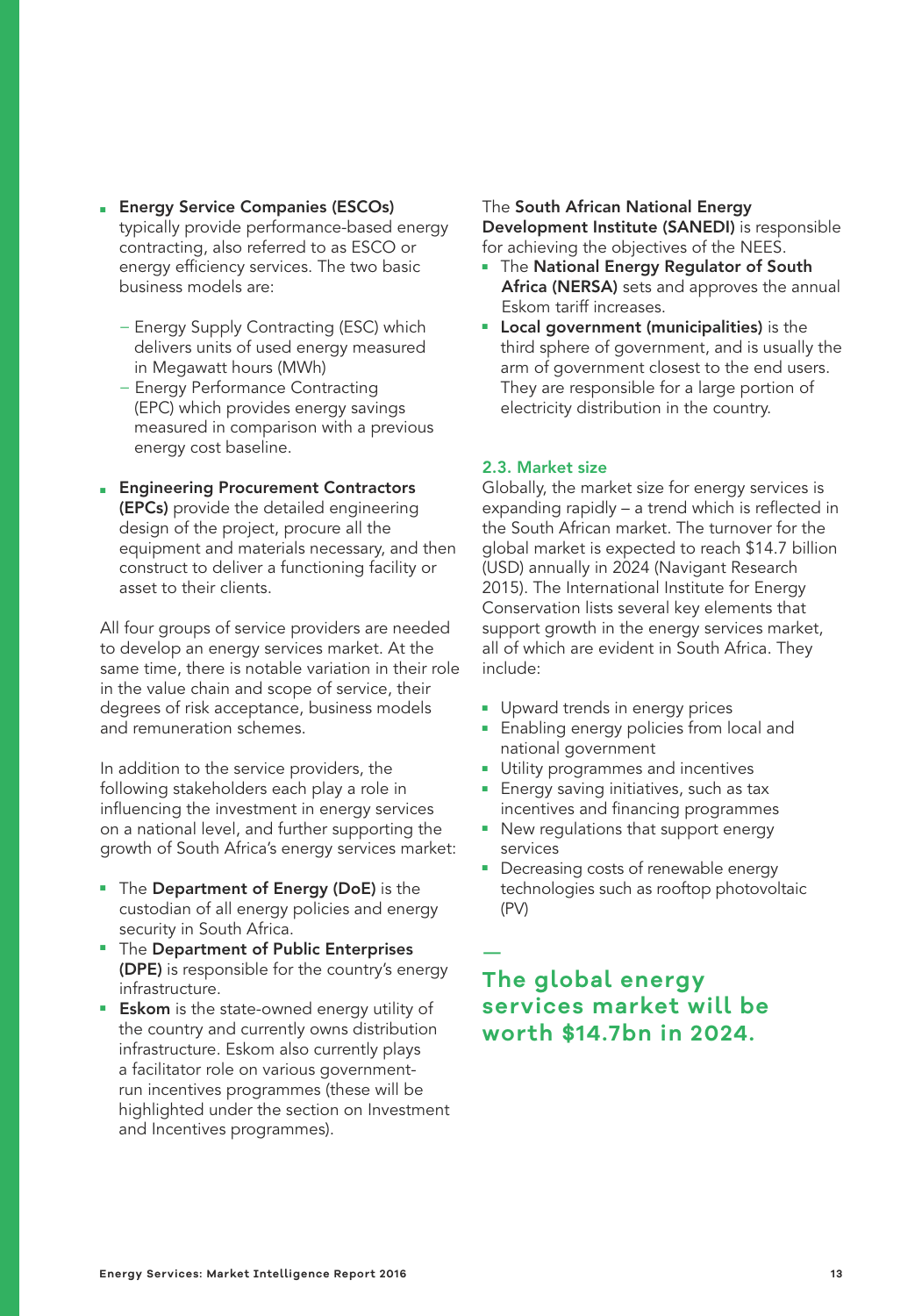These drivers have presented more attractive financial returns for consumers of energy services. Rooftop PV generation is one of the energy service options that are starting to present feasible financial returns to customers. Figures 4 and 5 illustrate the marked drop in prices for embedded generation. At the time of writing this report there had been over 82000 PV installations across the various economic sectors in South Africa (PQRS 2015), namely residential, commercial, industrial sectors.

These installations translate to 83 MW, compared to just 19 MW in early 2015. The market grew by over 330% in less than a year. The expectation is that with increased demand, embedded generation installation could reach 500 MW a year (Steyn, 2015).



#### Figure 4: PV price curve for systems smaller than 10kwp (R/Wp)



#### Figure 5: PV price curve for systems larger than 100kWp (R/Wp)

Very few studies have been commissioned to quantify the energy saving potential of energy services technologies in South Africa's economy. Without detailed modelling it is difficult to accurately estimate the market potential for energy services in South Africa. However, the Full Private Sector Energy Efficiency project has estimated over 17000 GWh of lifetime energy savings can be

achieved by businesses (medium and large). This estimation has been demonstrated through the energy audits that were conducted for small to large South African businesses over the course of the programme (Gaegane 2015)2 . The Full Private Sector Energy Efficiency programme reached closure at the end of November 2015.

<sup>2</sup> The National Business Initiative manages the Full Private Sector Energy Efficiency programme and released these figures at the Energy Efficiency forum in Cape Town on the 11th November 2015 (Gaegane 2015)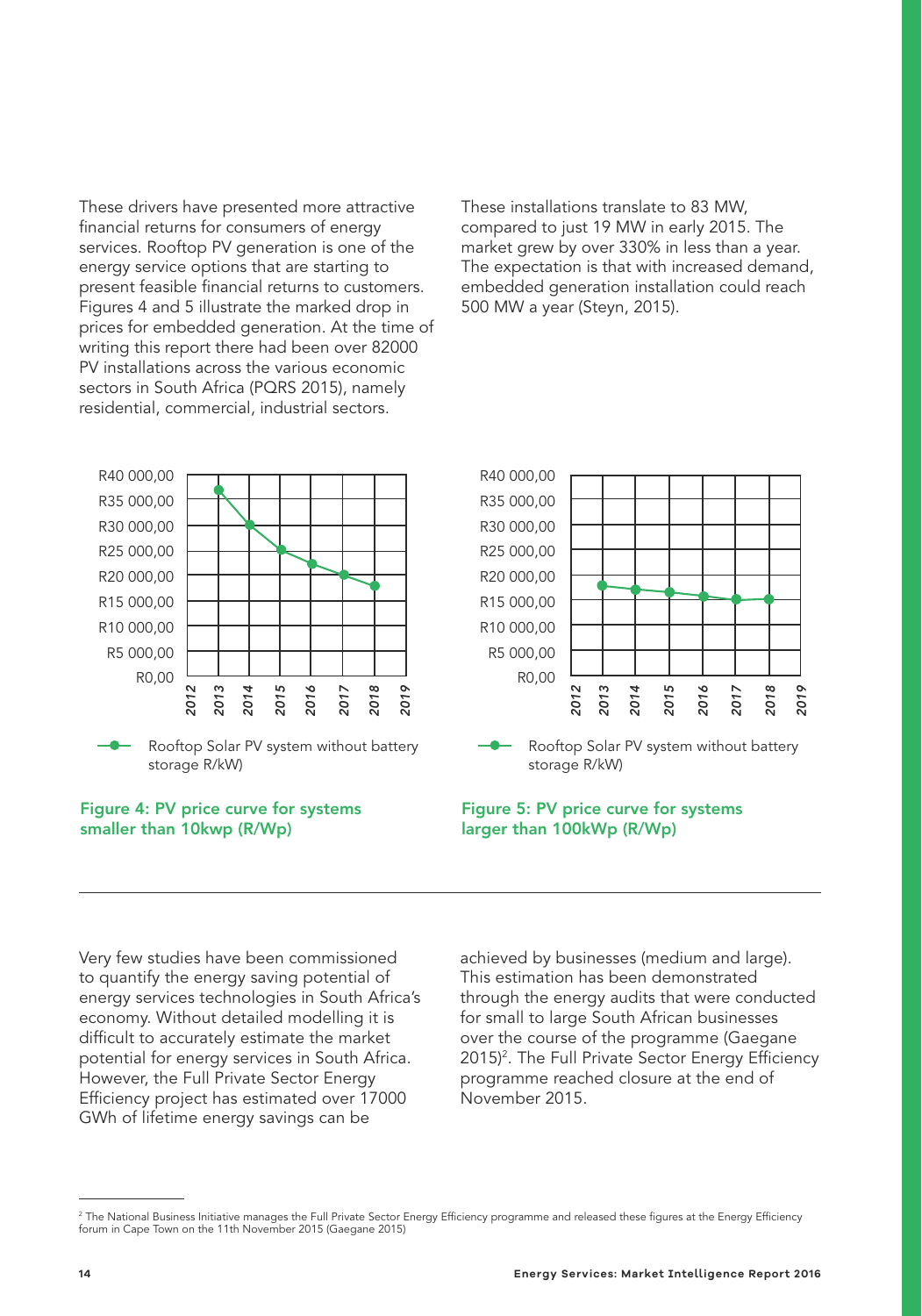Table 1 (Gaegane 2015) shows the potential of energy saving opportunities as identified by the Full Private Sector Energy Efficiency programme (2015)

| Type                                    | Identified               | Implemented   | Remaining Market (%) |
|-----------------------------------------|--------------------------|---------------|----------------------|
| Number of<br>Opportunities              | 5609                     | 294           | 94%                  |
| <b>Annual Energy</b><br>Savings (GWh)   | 1593 GWh                 | 124.4 GWh     | 92%                  |
| <b>Lifetime Energy</b><br>Savings (GWh) | 17360 GWh                | 617 GWh       | 96%                  |
| Lifetime Carbon<br>Savings (MtCO2e)     | 13.6 MtCO2e              | 424 748 tCO2e | 97%                  |
| Capex leveraged<br>(in Rands)           | R <sub>2.6</sub> billion | R68.8 million |                      |
| Average payback<br>of opportunities     | 2.3 years                | 1.4 years     |                      |

#### Table 1 Energy saving opportunities for small and large businesses

During its inception the Full Private Sector Energy Efficiency had initially estimated a potential demand savings of over 11GW across the South African business sectors. Taking into account Eskom's long-term saving targets of 5.5 GW by 2020, the growth potential within the energy services market increases to over 16.5 GW by 2020. The Eskom target is in line with the NEES, albeit that the strategy is currently under review by the DoE.

**Taking into account Eskom's long-term saving targets of 5.5 GW by 2020, the growth potential within the energy services market increases to over 16.5 GW by 2020.**

—

Other factors influencing these market growth prospects are the pricing economics of peak load reduction for the utility. It still costs Eskom a significant amount of money (R3/ kwh) to generate its own electricity for the peak load periods - hence its decision to retain the demand side incentive programme: the Integrated Demand Management (IDM) programme. Owing to financial constraints, the IDM<sup>3</sup> now focuses solely on the residential CFL mass rollout and the ESCO programmes respectively (Eskom 2015).

#### Market forces contributing to growth

■ General market forces include the continued fear of rolling black outs, penalties, tax incentives, carbon tax requirements, commercial and residential building energy saving initiatives, process optimisation required to reduce costs, and a greater focus on green and sustainable initiatives within big business.

<sup>3</sup> The Integrated Demand Programme is being implement by Eskom as an financial incentive for companies to achieve energy savings (Eskom 2013)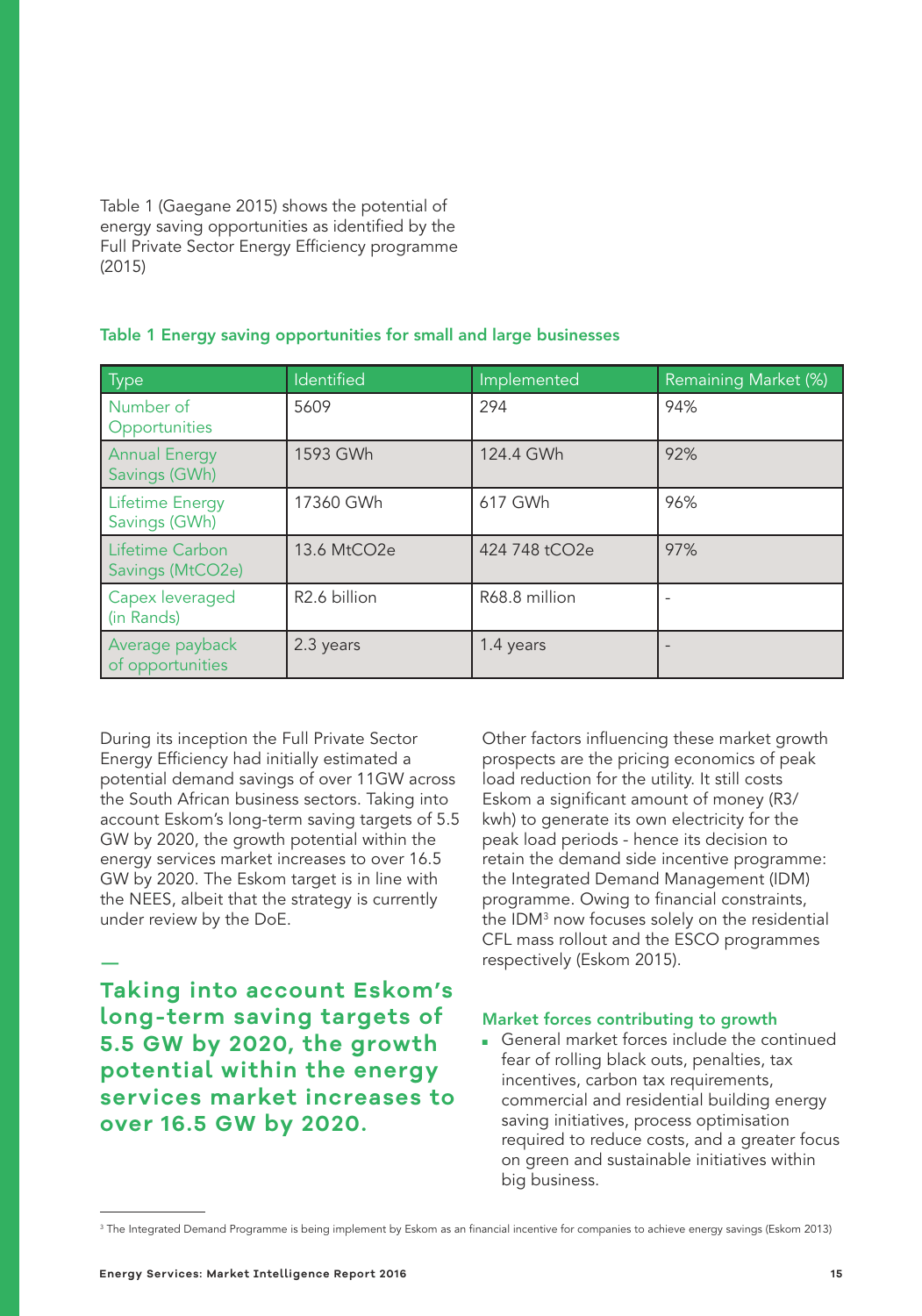- Other driving forces will come from stateowned funding institutions and Development Finance Institutions (DFIs) whose involvement can create an environment of low interest loans, other competitive finance options, grants to assist with feasibility studies, energy audits and technical assistance. More relaxed lending criteria are linked to cash flows, collateral-based lending or a combination of both.
- Better knowledge and greater skills development within financial institutions will help organisations to appraise energy services project proposals more efficiently.
- The price of electricity is expected to increase above inflation for the foreseeable future, and will further motivate many individuals, businesses, government and industry to implement energy services projects.

As was indicated earlier in the report, ESCOs play a key role in unlocking opportunities for the energy services market in South Africa. However, the available information is not sufficiently detailed nor comprehensive enough to make an accurate, scientifically-based estimate of the ESCO market potential in South Africa. For instance, in 2012, IDC (2013) conducted a study to confirm the widelyheld belief that the ESCOs present significant growth and revenue generation opportunities. The report estimated that the ESCO market could be as large as R8 billion p.a. by 2022. Despite the lack of enough reliable information, potential energy demand savings could be achieved and there is significant potential in the ESCO market, and consequently the energy services market.



<sup>3</sup> The Integrated Demand Programme is being implement by Eskom as an financial incentive for companies to achieve energy savings (Eskom 2013)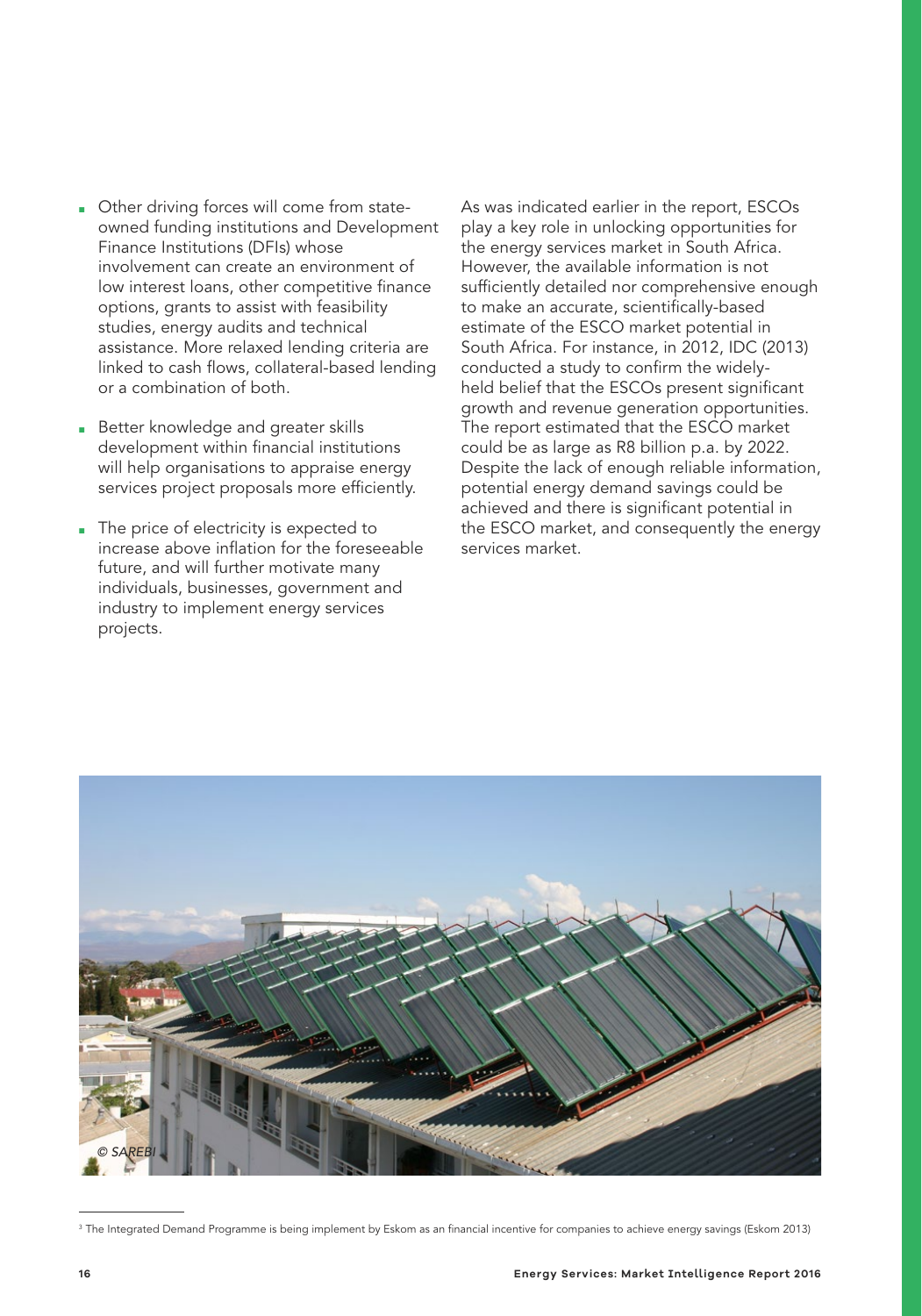# **3 – Policies and regulation**

**South Africa's electricity sector is regulated primarily by the National Energy Regulator of South Africa (NERSA), with the DoE as the custodian department. A number of acts and policies guide the development of the sector, with the main guiding policy being the integrated resource plan (IRP) 2010 – 2030, which outlines the planning, sourcing and quantities of electricity sources contributing to the country's generation mix.**

#### 3.1. Key changes to energy services policies in 2016

3.1.1. Mandatory reporting of energy

The DoE introduced a mandatory reporting regulation for large users for energy in 2015. It will be mandatory for all energy users consuming above 180 Tera Joules (TJs) per annum to submit their energy consumption data to the DoE. Companies using 400 TJ or more per annum will be required to submit a detailed energy management plan. The reporting requirement is applicable to all forms of energy. It is recommended that this data be collected by a trained energy professional and it may be required that data be verified by a trained energy auditor. This regulation is anticipated to affect mostly heavy industries such as mines and smelters, which are largely based in the Gauteng, North West and Mpumalanga provinces. It is anticipated that this new reporting requirement will create further opportunities to drive the uptake of energy services, particularly those for energy auditing.

#### 3.1.2. Energy efficiency tax incentives regulation ("12L")4

The Department of Energy (DoE) with SANEDI as the implementing agency, has introduced the 12L Income Tax Allowance on Energy Efficiency Savings ("12L") in order to safeguard the country's energy security through energy efficiency mechanisms. The tax allowance makes it viable for businesses to offset against their annual corporate tax as a direct result of their energy savings in a given year. The offset is calculated against the 28% tax rate. Tax incentives are currently offered for one assessment year of kWh savings and are only applicable to registered businesses (SANEDI 2013).

During 2015, this allowance amount was increased to 95c/kWh by the Minister of Finance during the budget vote speech in March 2015, making it lucrative for large scale EE projects, i.e. those with a minimum of 1 MW savings in the calendar year.

#### 3.1.3. Local municipal guidelines on embedded generation in 2016

Across South Africa, local and national government are working towards developing Small Scale Embedded Generation (SSEG) rules and regulations to support the growth of the EG market. The purpose of these rules and regulations is to give each stakeholder relevant guidance regarding the connection of SSEG installations smaller than 1 MWp to the municipal electrical grid.

<sup>4</sup> GreenCape published a practical interpretive guide in on the 12L that can be accessed on our website, www.greencape.co.za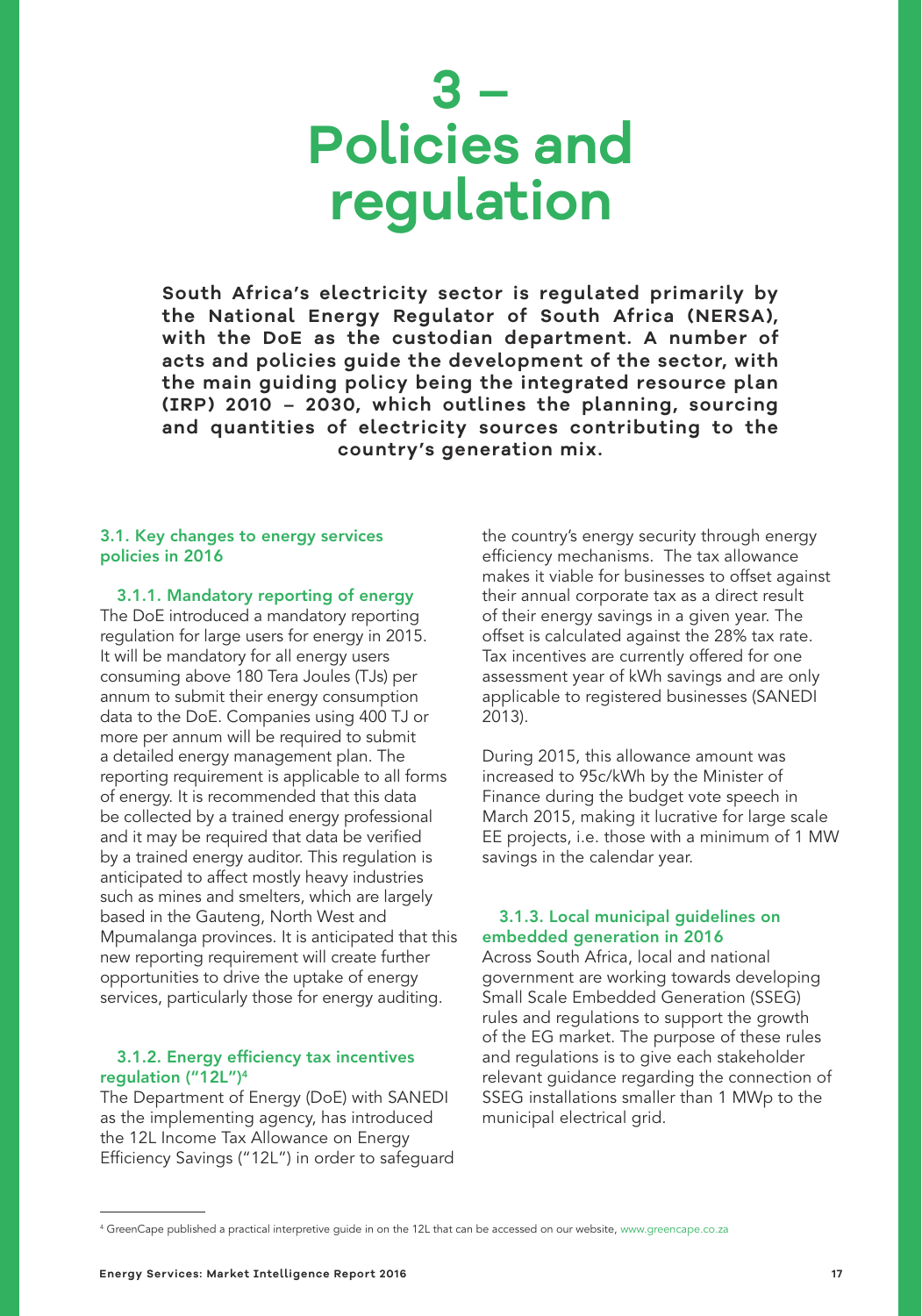In the Western Cape, ten municipalities allow embedded generation to feed electricity back onto their grid. Within these municipalities there are three experimental feed-in tariffs and one NERSA approved tariff. The national utility (Eskom) does not allow embedded generation on their low-voltage network but they do permit the connection of embedded generation to their medium-voltage and highvoltage (Genflex tariff) network.

The National Energy Regulator of South Africa (NERSA) was due to release a guideline on small scale embedded generation. In October 2015 the National Department of Energy began a formal review of the NERSA guidelines and will release these thereafter, allowing for their implementation.

### 3.2. Key standards

SANS 10400-XA:2011 with SANS 204. These construction standards require mandatory compliance on energy efficiency and energy use in the built environment, with all new buildings and extensions to buildings requiring energy efficiency initiatives before receiving municipal approval.

SANS 941 - Energy efficiency of electrical and electronic apparatus. This standard covers energy efficiency requirements, measurement methods and appropriate labelling of energy efficiency electrical and electronic apparatus. This standard therefore has implications for manufacturers and importers.

SANS 151 – Fixed electrical storage water heaters. This standard prescribes methods for testing durability, safety and performance of electrically heated hot water storage tanks. The latest revision was published in 2013. The standard currently contains a section that prescribes minimum standing heat loss for different geysers. In the next draft, this section will be moved from this standard to SANS 941 for energy performance. The minimum requirement for electrical geysers will be raised to that of the current solar water heater requirements.

SANS 941 – Energy performance and labelling of electrical and electronic apparatus. This standard was published in 2012 to ensure that at the time of purchase, buyers have all the relevant energy consumption information at their disposal.

SANS 1544 – Energy performance certificates for buildings. It specifies the methodology for calculating energy performance in existing buildings. This standard is mandatory for all public buildings and will be implemented in 2016.

SANS10106 – Installation of solar hot water systems. This standard was revised and the new version published in November of 2014. It updates the requirements for installation of domestic solar water heaters.

SANS 50010 – Measurement and verification of energy savings. Published in 2011, it specifies the methodology for calculating energy savings. This is a required tool for calculating savings for projects submitted on the 12L energy efficiency tax rebate programme.

SATS 1286 – Local goods, services and works: measurement and verification of local content. This technical standard has become highly relevant with the application for designation of solar water heaters.

VC9004 – Compulsory specification for integral and close-coupled domestic solar water heaters, and thermal collectors for domestic solar. This compulsory requlation intends to regulate the SANS 1307 as the current standard for solar hot water systems. The specification is currently on hold until a suitable component testing standard has been developed.

VC9006 – Compulsory specification for hot water storage tanks for domestic use.

This compulsory specification was enacted in February 2014. All domestic hot water cylinders imported, manufactured, sold or installed in South Africa must now adhere to the SANS 151 standard and cross referenced sub-standards.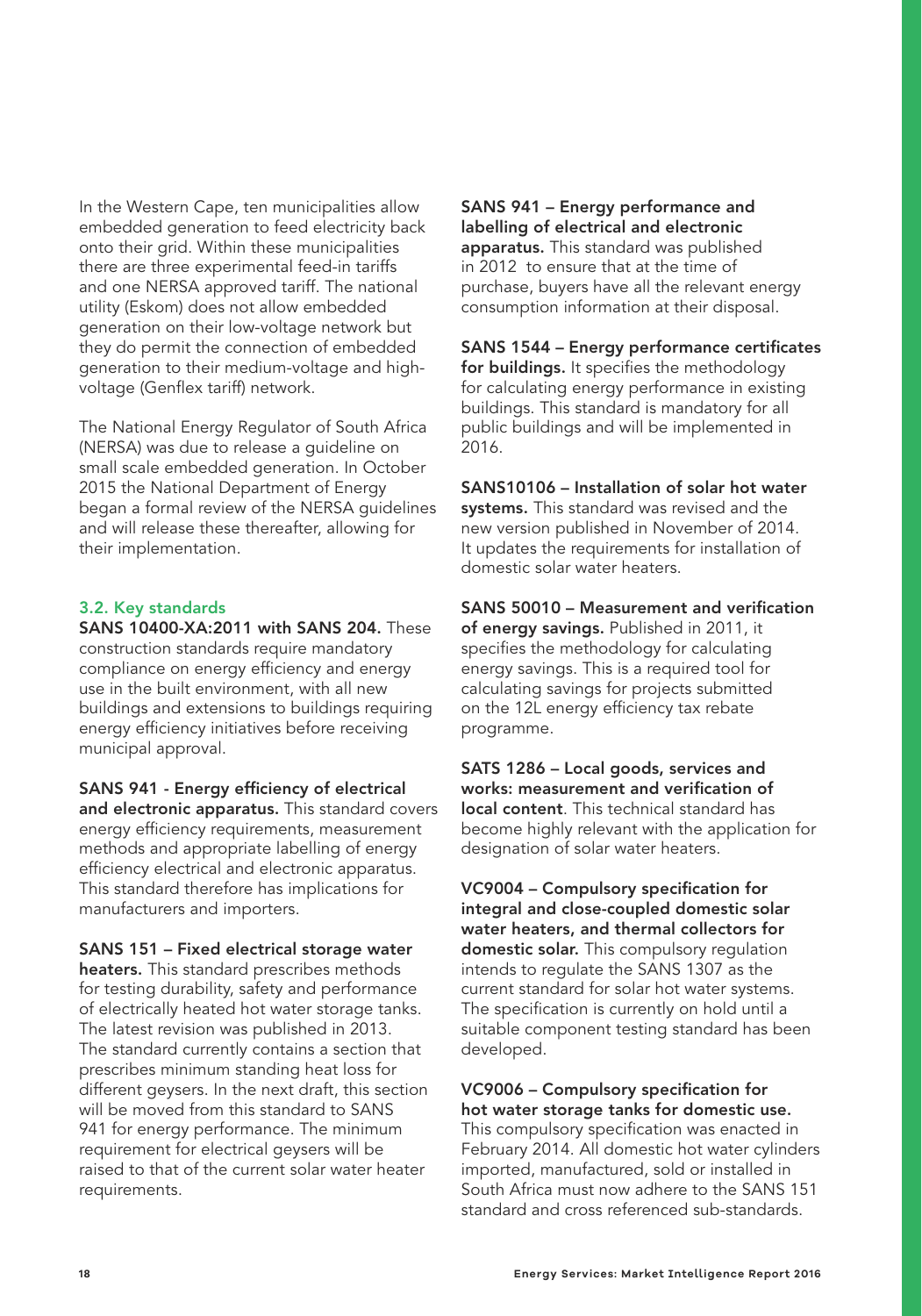In addition, each product offered for sale must have a recent valid test report not older than one year. This is proving to be a challenge as the SABS does not issue full test reports for each model on the mark scheme.

VC9008 – Compulsory specification for energy efficiency and labelling of electrical and electronic apparatus. This specification was enacted in April 2014 and makes the SANS 941 a compulsory standard. It requires that a range of electrical and electronic apparatus adhere to certain minimum energy performance standards. It also requires that all appliances listed display the energy efficiency rating on the appliance.

#### 3.2.1 Smart metering standard - NRS 049: Advanced metering infrastructure

The lack of a national specification for smart metering systems has prevented many municipalities from investing in smart metering roll-outs. The NRS 049 working group has developed a draft specification that is currently undergoing an industry review process to elicit comments and improve the specification. This process is due to be completed by the first quarter of 2016.

This specification will provide a standardized approach for smart metering systems for municipalities and Eskom to follow, and will serve to describe the "smart systems" which have been mandated for use by certain customers in the Electricity Regulation Act.

#### 3.3. Key policies

Energy White Paper of 1998. This paper identifies the need for demand-side management and the development and promotion of energy efficiency in South Africa. It requires energy policies to consider energy efficiency and energy conservation within the framework of the Integrated Resource Plan (IRP), in meeting energy service needs from both the supply and demand side.

national energy efficiency target of at least 12% by 2015. Sector targets range from 9% for transport, through to 15% for industry, commerce and the public sector. This strategy is currently being revised by the DoE.

IRP 2010. The IRP's revised balanced scenario sets out specific targets for renewable energy and energy efficiency. The IRP provides insight into the proposed new-build options including renewable options, as well as the energy savings expected from demand-side management programmes.

#### Industrial Policy Action Plan (IPAP)

2014/2015. IPAP 2014/2015 includes the MCEP that will provide enhanced manufacturing support. The Production Incentive (PI) programme will include a green technology upgrading grant of between 30-50% for investments in technology and processes that improve energy efficiency and greener production processes.

Carbon taxes-2013/2014. It is envisaged that a carbon tax, proposed by the National Treasury, will be implemented in 2016/17 at a rate of R120 per ton of carbon dioxide equivalent (CO2e) on direct emissions, increasing by 10% per annum until 2020.

A list of policies related to embedded generation is available in Appendix A of this report.

#### 3.4. Key regulation

Electricity Regulation Act, Act 4 of 2006 and Electricity Regulation Amendment Act, 28 of 2007 as amended. The Act states that no person may, without a license issued by the regulator (NERSA), operate any generation facility. The *Electricity Regulation Act, Act 4 of 2006* holds that exemption is held for nongrid-tied projects. Note that NERSA has issued a communication giving license exemption to SSEG installations in municipal areas under 100kW.

NEES 2005, (2008). NEES sets outs a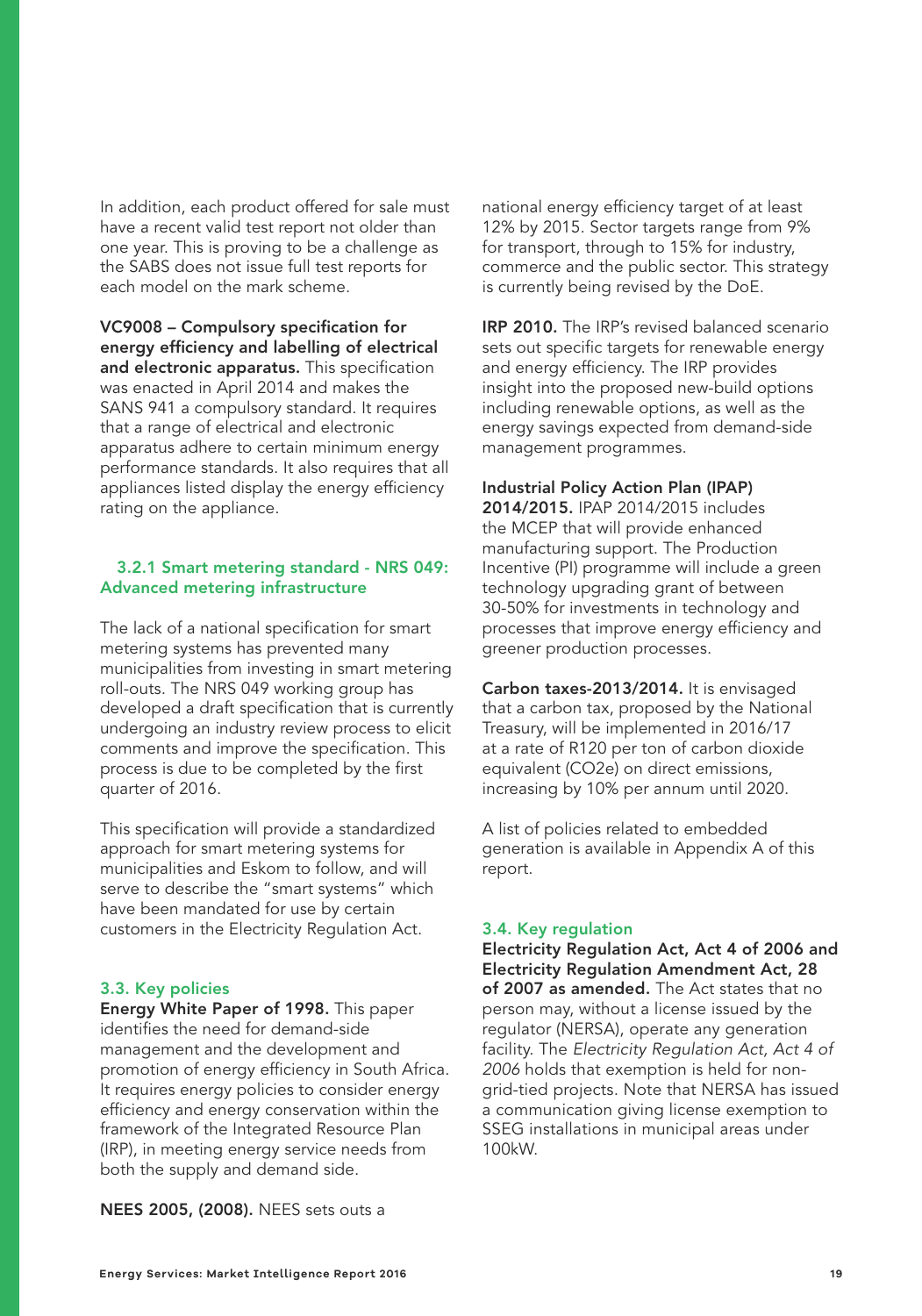National Energy Act (Act 34 of 2008). The National Energy Act was legislated to ensure that diverse energy resources are available to the South African economy, in sustainable quantities and at affordable prices, in support of economic growth and poverty alleviation. The Act takes into account environmental management requirements and interactions among economic sectors. It provides for the development of the Integrated Energy Plan (IEP) and the formation of SANEDI.

Municipal electricity supply by-law. This document provides the general conditions of supply of electricity, outlines the responsibility of the customers, systems of supply, measurement of electricity and electrical contractors' responsibilities.

Mandatory energy reporting (2015). It is mandatory for all energy users consuming above 180 TJs per annum to submit their energy consumption data to the DoE. Companies using 400 TJ or more per annum are required to submit a detailed energy management plan. The reporting requirement is applicable to all forms of energy.

Income Tax Act: regulations on tax allowances for energy efficiency savings. S12I allows for additional depreciation allowances of up to 55% for greenfield projects over R200 million, with energy efficiency savings being one of the rating criteria. S12L provides a tax deduction to a taxpayer who is energy efficient, with a focus on renewable energy. S12C, S11E and S13 stipulate tax allowances for ESCOs and other compliant businesses that provide for general depreciation of asset allowances.

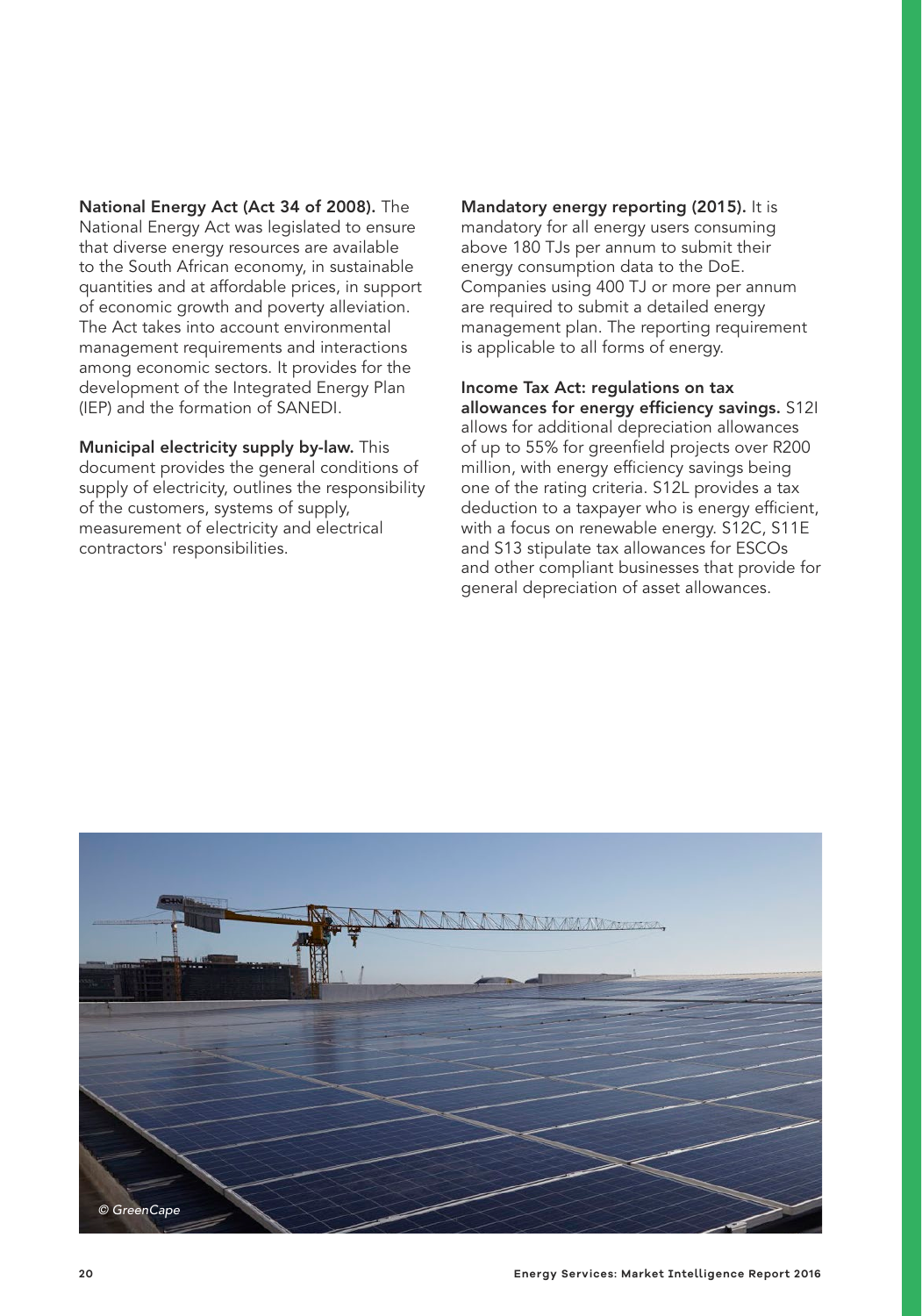# **4 – Opportunities and barriers**

**This section of the report provides an overview of emerging opportunities within the South African energy services market. These include an ESCO PV market of c.R1.3bn by 2019, opportunities in energy efficiency in Municipal waste water treatment, tendering opportunities through the Western Cape Government's Energy Security Game Changer targets, and the wide scope for energy efficiency in public buildings.** 

#### 4.1. Rooftop PV market opportunity

The energy crisis has created a high demand for rooftop PV systems, despite current barriers such as high financial costs, a lack of policy and unregulated tariff structures. ESCOs are in a good position to capitalise on this opportunity and many have already added rooftop PV and other SSEG options to their suite of solutions. As a result, the Western Cape ESCO market is estimated to be worth R1.3bn by 2019, with ±1000 job opportunities being created in ESCOs, equipment manufacturers and installation and maintenance contractors.

The successful implementation of SSEG rules, regulations and tariffs by municipalities will be one of the most influential driving mechanisms supporting the growth of this market opportunity. Within the Western Cape there are already an estimated ten municipalities that have adopted SSEG rules and regulations with many of them also exploring beneficial feed-in tariffs. This represents a significant indicator of the potential future of SSEG in the Western Cape province. This trend is likely to be followed in the rest of the country.

Given these emerging opportunities and the growth of the ESCO market there is anticipation that commercial finance institutions will start to introduce specific solutions for residential, commercial and industrial PV. Banks such as Nedbank and ABSA have already started offering such solutions for their industrial business customers (Groenewald 2015).

GreenCape is also leading the development of a smart meter standard for the country which will be introduced in 2016 (see 3.2.1). Once this process is completed, the market for smart meters will be unlocked thus enabling:

- financially feasible rollout of installations
- time-of-use billing
- improved municipal grid management

## 4.2. Increasing opportunities for energy efficiency in municipal waste water treatment

There is an opportunity for EE in South African municipalities' water and wastewater infrastructure through the installation of energy efficient motors and variable speed drives (VSDs). Currently, it is estimated that wastewater treated at the country's 968 municipal treatment works could generate up to 780 MW of power.

In South African municipalities, water and wastewater infrastructure has been reported to account for between 20% and 70% of the total energy consumed by a municipal administration.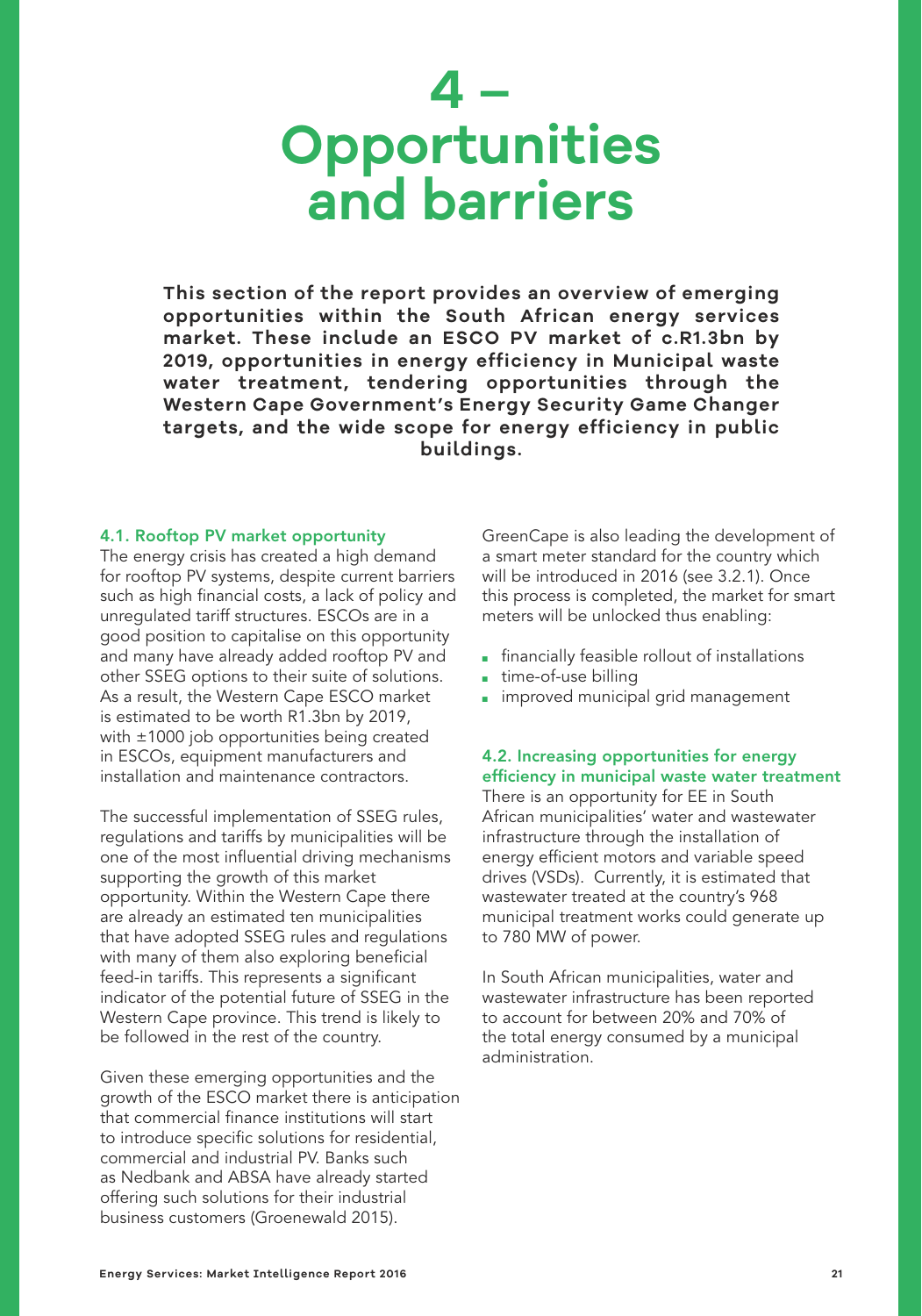Preliminary estimates from Europe and the United Kingdom indicate that energy savings of between 5% and 30% can readily be achieved through investments in energy services at water supply and wastewater treatment facilities. Information from a recent South African Cities Network (SACN) study indicates that treatment works can reduce energy consumption by 5% through installing energy efficient motors and by a further 15% through installing VSDs (South African Local Government Association (SALGA) 2014).

— **Energy savings of between 5% and 30% can be readily achieved through investments in energy services at water supply and wastewater treatment facilities.**

There are three other areas that have been identified with energy saving potential: pumps of most types and functions, aerobic wastewater treatment systems and cogeneration.

Potential energy savings include:

- Pumps and pumping (common potential ranges: 5% to 30%)
- Waste water treatment (production of compressed air and biological treatment up to 50%)
- Energy and heat generation on waste water treatment through CHP/Cogeneration; Wind, PV, Mini gas turbine up to (55% – 100%)

Historically there has been concern that EE technologies could compromise water quality standards and EE has traditionally not been the core mandate of water and wastewater utilities. However, with rising electricity prices and the need to provide services to ever-increasing municipal populations, municipalities have to focus on all possible measures to improve the cost efficiency of service delivery in order to be financially sustainable.

### 4.3. Western Cape Energy Security Game Changer

The Western Cape Government together with the City of Cape Town has committed to playing its part in helping alleviate the national energy crisis, through the introduction of the Energy Security Game Changer. This strategy is a response to the ongoing energy security challenges through the introduction of targets for reducing energy demand in the Western Cape.

Some of the targets that have been set include:

- 10% reduction in current Western Cape energy demand
- 400 000 SWHs uptake by residential customers in the Western Cape (by replacing electric geysers)
- Increased uptake of rooftop PV in Western Cape – target of 120 MW
- Increased uptake of EE in governmentowned buildings

These targets demonstrate the active willingness of the Western Cape Government to respond to the country's energy security challenges and are likely to increase the opportunities for the energy services market in the Western Cape (Wicht 2015). To register for tendering opportunities, service providers need to register on the government supplier database. Service providers can access these opportunities on the various government department websites, vendor database websites and local print media.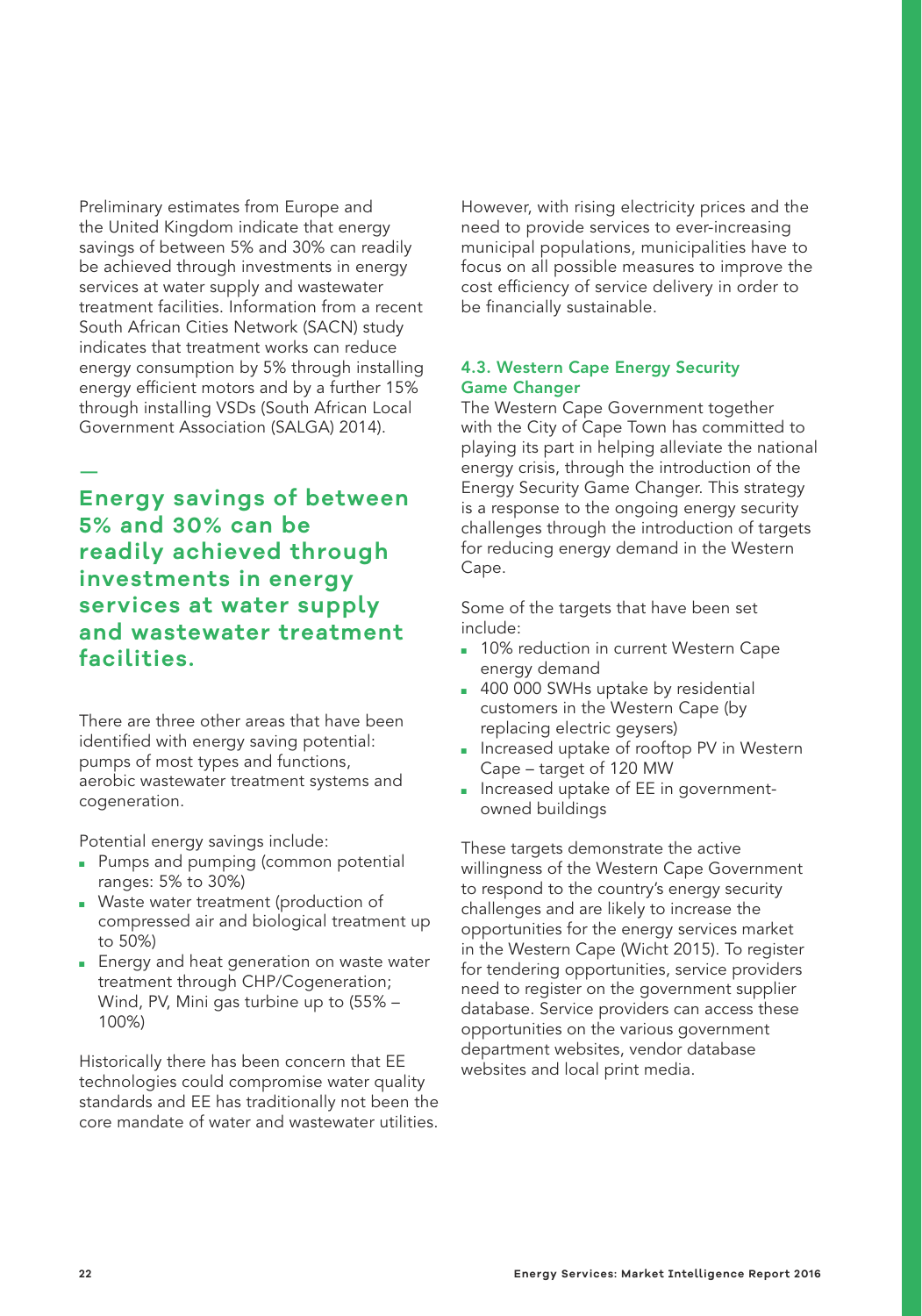#### 4.4. Energy services in public buildings

As a political response to the country's energy shortages we are increasingly seeing government, both local and provincial, looking to run projects to reduce their own energy consumption. Public buildings account for a sizable portion of governmental energy use, and are being targeted for energy efficiency by the Western Cape government as an opportunity to lead by example. This public sector demand also seeks to stimulate the growth of the energy services market. Businesses should explore tendering opportunities in this space in 2016.

Another example of this trend can be seen in the Gauteng province, where provincial government has committed to install PV on public-owned buildings (Makhura 2015). Similarly, the Western Cape Department of Public Works has started implementing energy services in government hospitals throughout the province, mainly through energy efficiency interventions and rooftop PV installation. The City of Cape Town is also planning to roll out meters within the City's operations to ensure the accuracy of energy data collection. This will be coupled with a skills development programme to capacitate building managers to improve their interpretation of energy management data, namely metering data (City of Cape Town 2015).

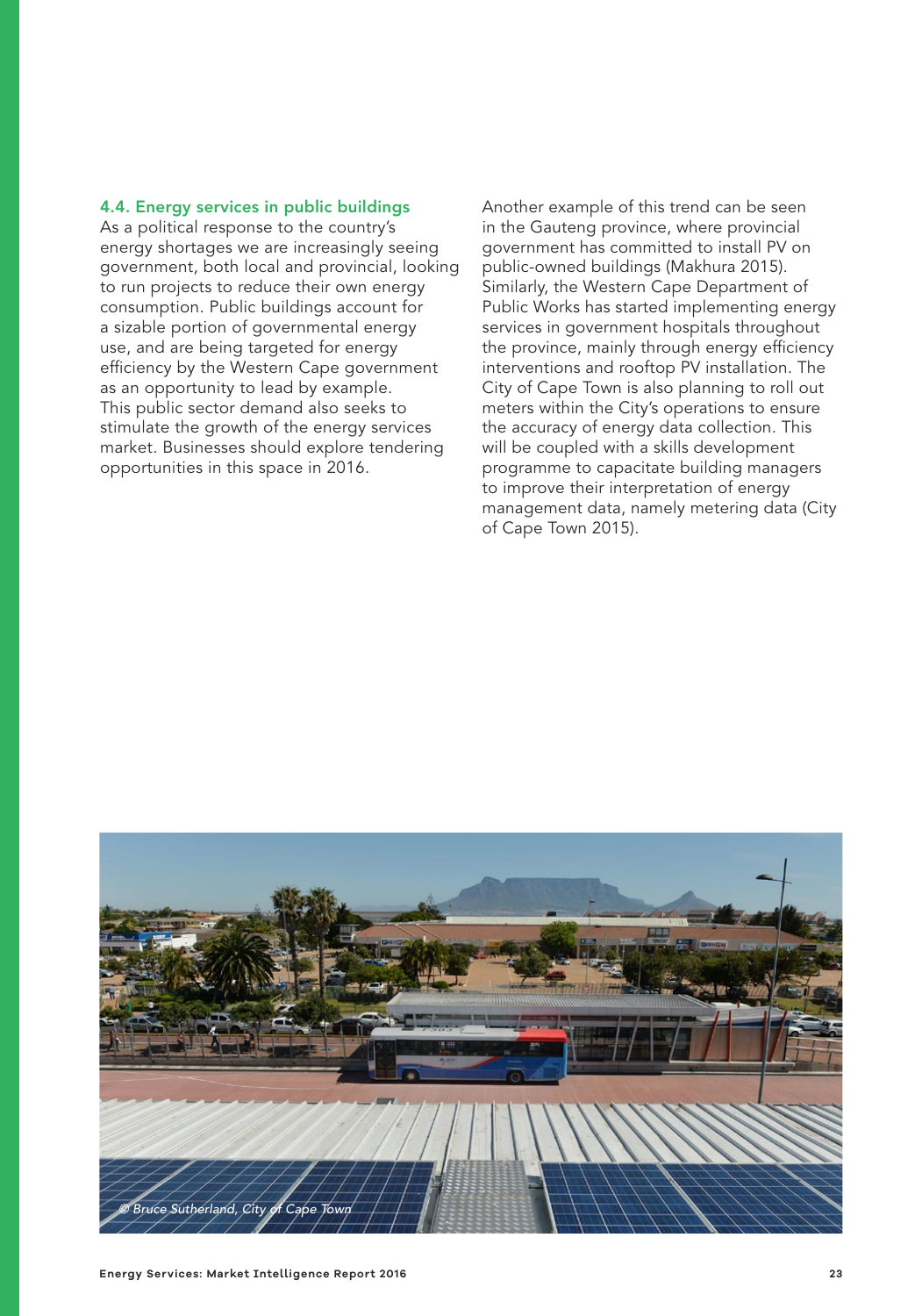# **5 – Funding and incentives**

**There is a range of funding solutions, either focused on or available to greentech manufacturers and service companies, as well as those who use such services. These cover Development Finance Institutions, local public and private sector financiers and investors, and a considerable range of tax incentives.** 

According to the KPMG Green Tax Index, South Africa ranks 13th out of 21 countries to use tax as an incentive to drive the green growth agenda (ahead of Australia, Singapore and Finland). As well as understanding the various incentive and funding options available to them, investors and suppliers of greentech can also benefit from understanding those available to their customers or clients, as these can influence the viability and attractiveness of their products and projects.

The table below demonstrates a wide variety of these funding solutions. It is not exhaustive, but intends to be indicative of some of the more green-focused funds or incentives available, and provide potential leads or starting points to exploring various options. Further to those below, the full range of government investment incentives can be found at www.investmentincentives.co.za/.

| <b>Funding solution</b>                                                                              | <b>Funding instrument</b>              | <b>Details</b>                                                                                                                                                                                                    |  |
|------------------------------------------------------------------------------------------------------|----------------------------------------|-------------------------------------------------------------------------------------------------------------------------------------------------------------------------------------------------------------------|--|
| <b>Development Finance</b>                                                                           |                                        |                                                                                                                                                                                                                   |  |
| <b>International Finance</b><br>Corporation (IFC)                                                    | Loan, Equity                           | www.ifc.org                                                                                                                                                                                                       |  |
| European Investment Bank (EIB)                                                                       | Loan                                   | Greater than R0.25 million                                                                                                                                                                                        |  |
| SouthSouthNorth / DBSA:<br><b>Sustainable Settlements Facility</b><br>(SSF)                          | Grant, Subsidy, Rebate                 | www.southsouthnorth.org/sus-<br>tainable-settlements-facility-ssf/                                                                                                                                                |  |
| African Development Bank:<br>Sustainable Energy Fund<br>for Africa                                   | Grant, Technical assistance,<br>Equity | Grant for projects with total<br>capital investments in the range<br>of USD 30-200m. Equity for IPPs<br>with an ideal size of between 5<br>and 50 MW and a commitment<br>per project of between USD<br>$10-30m$ . |  |
| <b>United Nations Development</b><br>Programme (UNDP): Global<br><b>Environmental Facility (GEF)</b> | Grant                                  | Up to USD 50 000                                                                                                                                                                                                  |  |
| Renewable Energy and<br><b>Energy Efficiency</b><br>Partnership (REEEP)                              | Grant                                  | www.reeep.org/                                                                                                                                                                                                    |  |

## Table 2: List of funding solutions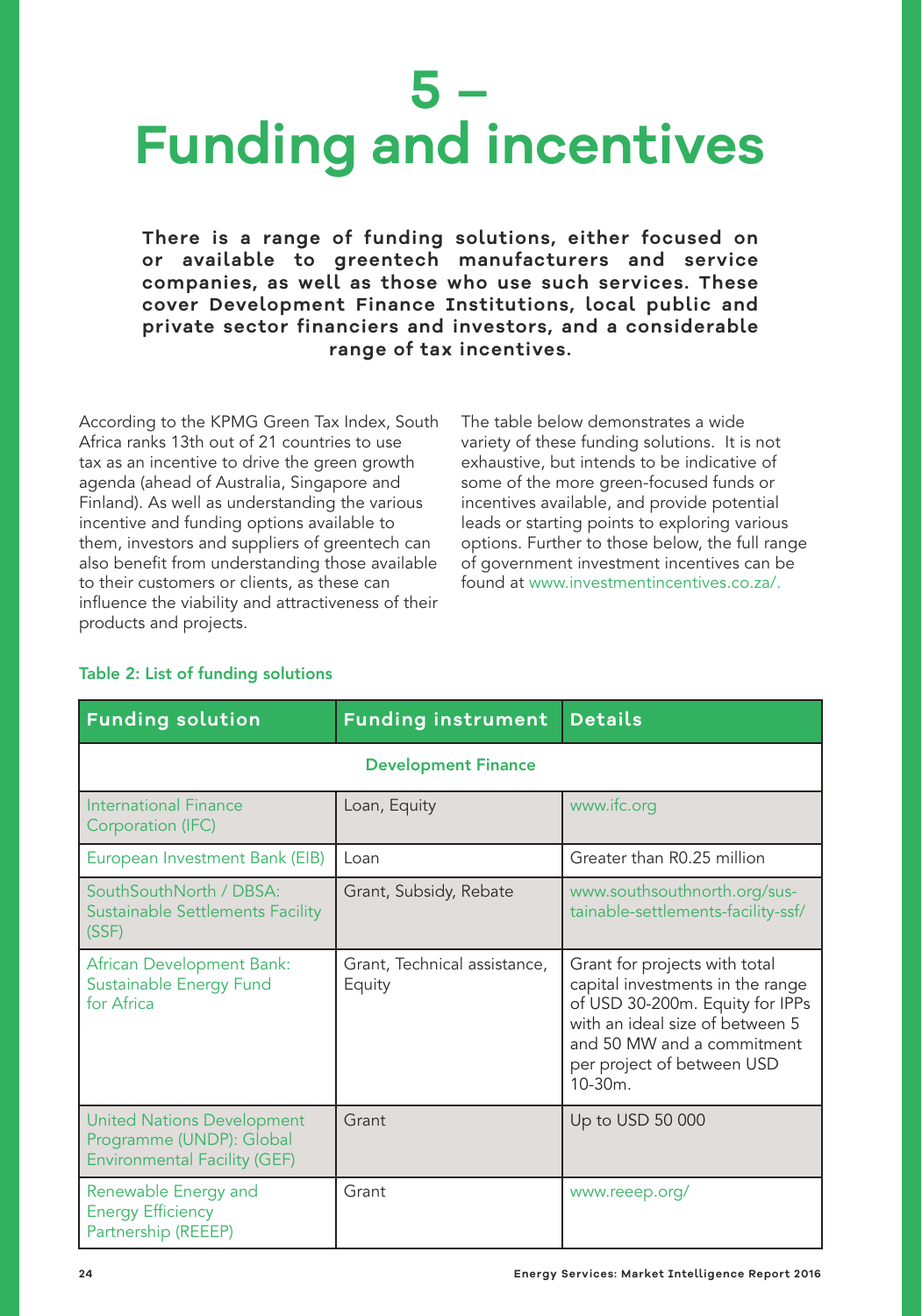| <b>UK Prosperity Fund</b><br>Programme                                                                | Grant                                  | www.gov.uk/guidance/prosperi-<br>ty-fund-programme                                                                                                                                                                                                                        |
|-------------------------------------------------------------------------------------------------------|----------------------------------------|---------------------------------------------------------------------------------------------------------------------------------------------------------------------------------------------------------------------------------------------------------------------------|
| German Federal Ministry of<br>Environment: International<br>Climate Initiative (IKI)                  | Grant                                  | www.bmub.bund.de/en/topics/climate-en-<br>ergy/climate-initiative/general-informa-<br>tion/                                                                                                                                                                               |
| German International<br><b>Cooperation Agency (GIZ)</b>                                               | Feasibility studies                    | Bioenergy                                                                                                                                                                                                                                                                 |
| <b>Public Sector Funding</b>                                                                          | Grant, Technical<br>assistance, Equity | Grant for projects with total capital invest-<br>ments in the range of USD 30-200m. Equi-<br>ty for IPPs with an ideal size of between 5<br>and 50 MW and a commitment per project<br>of between USD 10-30m.                                                              |
| <b>Western Cape Government:</b><br><b>Cape Capital Fund</b>                                           | Grant                                  | 50% of approved intervention                                                                                                                                                                                                                                              |
| <b>Eskom: Integrated Demand</b><br>Management                                                         | Rebate                                 | www.eskom.co.za/sites/idm/Pages/Home.<br>aspx                                                                                                                                                                                                                             |
| <b>Industrial Development</b><br><b>Corporation: Green Energy</b><br><b>Efficiency Fund</b>           | Loan, Technical<br>support             | R 1-50 million                                                                                                                                                                                                                                                            |
| Development Bank of South<br>Africa: Green Fund                                                       | Grant, Loan                            | Green Cities and Towns;<br>Low Carbon Economy;<br>Environmental & Natural<br>Resource Management.                                                                                                                                                                         |
| dti: Critical Infrastructure<br>Programme (CIP)                                                       | Grant                                  | 10% to 30% of the total qualifying in-<br>frastructural development costs, up to a<br>maximum of R50 million                                                                                                                                                              |
| dti: MCEP - industrial<br>financing*                                                                  | Loan                                   | Pre-and post-dispatch working capital fa-<br>cility of up to R50m at a fixed interest rate<br>of 4% over a four-year term                                                                                                                                                 |
| dti: MCEP - production<br>incentive*                                                                  | Grant                                  | Up to 25% of the manufacturing value<br>added                                                                                                                                                                                                                             |
| dti: Manufacturing<br><b>Investment Programme</b><br>(MIP)                                            | Grant                                  | Investment grant of 30% of the investment<br>cost of qualifying assets for new or expan-<br>sion projects below R5 million. Investment<br>grant of between 15% to 30% of the in-<br>vestment cost of qualifying assets for new<br>or expansion projects above R5 million. |
| <b>Department of Small Busi-</b><br>ness Development (DSBD:<br>Co-operative incentive<br>scheme (CIS) | Grant                                  | R0.35 million                                                                                                                                                                                                                                                             |
| Municipal Infrastructure<br>Grant (MIG)                                                               | Grant                                  | www.westerncape.gov.za/general-publica-<br>tion/municipal-infrastructure-grant                                                                                                                                                                                            |
| Recycling and Economic<br>Development Initiative of<br>South Africa (REDISA)                          | Grant                                  | Infrastructure and set-up costs for tyre<br>recycling                                                                                                                                                                                                                     |
| South African National<br><b>Biodiversity Institute: Global</b><br><b>Adaptation Fund</b>             | Grant                                  | www.sanbi.org/biodiversity-science/<br>state-biodiversity/climate-change-and-bio-<br>adaptation-division                                                                                                                                                                  |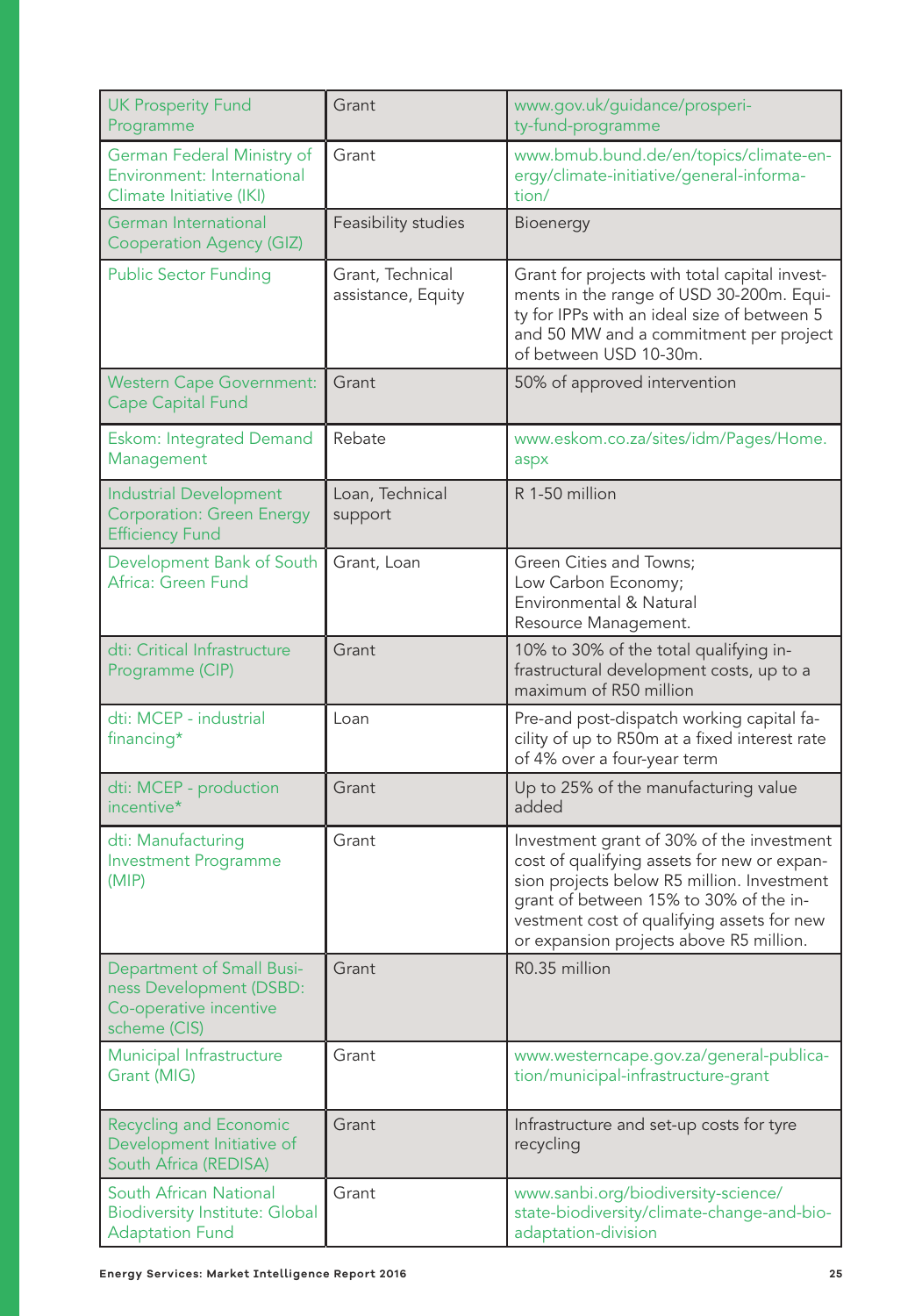| <b>Private Sector Funding</b>                                                                          |                                             |                                                                                                                                                                                                                                             |  |
|--------------------------------------------------------------------------------------------------------|---------------------------------------------|---------------------------------------------------------------------------------------------------------------------------------------------------------------------------------------------------------------------------------------------|--|
| <b>ABSA</b>                                                                                            | Loan, Rebate                                | 15% of project                                                                                                                                                                                                                              |  |
| <b>Nedbank</b>                                                                                         | Loan                                        | www.wwf.org.za/what_we_do/<br>wwf_nedbank_green_trust/                                                                                                                                                                                      |  |
| <b>FNB</b>                                                                                             | Loan                                        | www.fnb.co.za/home-loans/get-<br>ting-a-building-loan.html                                                                                                                                                                                  |  |
| <b>Standard Bank</b>                                                                                   | Loan                                        | www.standardbank.co.za/stan-<br>dardbank/                                                                                                                                                                                                   |  |
| Old Mutual Infrastructural, De-<br>velopmental and Environmental<br><b>Assets Managed Fund (IDEAS)</b> | Loan, Equity                                | ww2.oldmutual.co.za/old-mutu-<br>al-investment-group/boutiques/al-<br>ternative-investments/our-capabil-<br>ities1/infrastructure/our-products/<br>ideas-managed-fund                                                                       |  |
| <b>Business Partners</b>                                                                               | Equity, Loan                                | R0.5-30 million                                                                                                                                                                                                                             |  |
| <b>Edge Growth</b>                                                                                     | Equity, Loan                                | R1-20 million                                                                                                                                                                                                                               |  |
| Inspired Evolution:<br><b>Evolution One Fund</b>                                                       | Loan                                        | >R10 million                                                                                                                                                                                                                                |  |
| <b>Atlantic Asset Management</b>                                                                       | Loan                                        | >R15 million                                                                                                                                                                                                                                |  |
| <b>POLYCO</b>                                                                                          | Loan                                        | Infrastructure for plastics:<br>high-density polyethylene<br>(PE-HD), linear/low-density<br>polyethylene PE-LD/LLLD) and<br>polypropylene (PP)                                                                                              |  |
| <b>PETCO</b>                                                                                           | Subsidy, Awareness<br>& Training, Equipment | Infrastructure for polyethylene<br>terephthalate (PET). Category A:<br>R30m-R40m per annum,<br>Category B: R4m per annum.                                                                                                                   |  |
| <b>Tax Rebates</b>                                                                                     |                                             |                                                                                                                                                                                                                                             |  |
| 12B accelerate depreciation<br>incentive                                                               | Tax rebate                                  | Accelerated depreciation of<br>renewable energy investments<br>at a rate of 50:30:20, as well<br>as certain machinery, plants,<br>implements, utensils and articles<br>used in farming or production of<br>renewable energy <sup>13</sup> . |  |
| 12L energy efficiency incentive                                                                        | Tax rebate                                  | 95c/kwh deduction on energy<br>saved                                                                                                                                                                                                        |  |
| 12I tax allowance incentive for<br>manufacturing investments                                           | Tax rebate                                  | 35-55% or R550-R900m for<br>greenfield projects<br>35-55% or R350--R550m for<br>brownfield projects                                                                                                                                         |  |
| Capital development<br>expenditure                                                                     | Tax rebate                                  | Tax deduction for capital<br>expenses incurred for farming<br>operations (including game<br>farming) which focus on<br>sustainable agriculture.                                                                                             |  |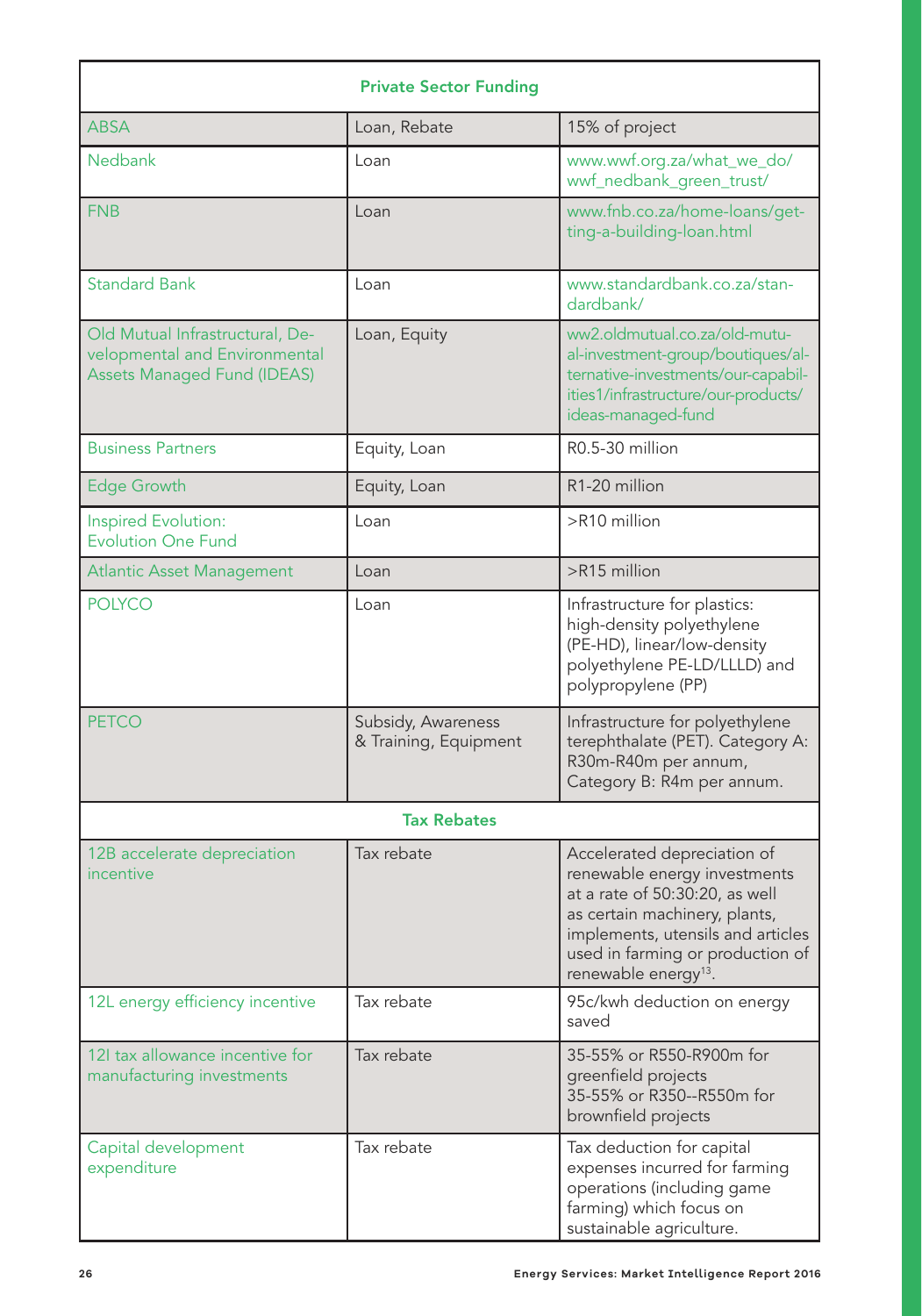| 37B environmental<br>expenditure             | Tax rebate | Deduction in respect of environmental<br>expenditure for assets related to environ-<br>mental treatment and recycling, waste<br>disposal, and post-trade<br>environmental expenses. |
|----------------------------------------------|------------|-------------------------------------------------------------------------------------------------------------------------------------------------------------------------------------|
| 37C environmental<br>maintenance expenditure | Tax rebate | Deduction in respect of<br>environmental conservation<br>and maintenance.                                                                                                           |

\*Over R5 Billion was originally set aside for this programme and is now fully committed. A new application window will be opened in April 2016 pending availability of funds. All other incentives of the department will continue as normal.

#### 5.1. Manufacturing incentives

The dti's special economic zone (SEZ) programme aims to increase industrialisation, economic development and job creation around the country. More specifically, the proposed Upington Solar Corridor SEZ (Northern Cape) and Atlantis Greentech SEZ (Western Cape) focus on solar energy generation and greentech manufacturing respectively. They provide significant incentives to manufacturers, IPPs, and other players in the relevant value chains.

These development zones make ideal locations for the manufacturing of components that contribute towards local content. An example of this is the Gestamp Renewable Industry (GRI) wind tower manufacturing facility set up in Atlantis, Cape Town. Atlantis has also seen companies such as Skyward Windows and Kaytech expand to include green product lines, and local manufacturing of wind tower internals is expected soon.

The dti has proposed a number of incentives to attract investors into the proposed SEZs, which include:

- Reduced Corporate Income Tax Rate: qualifying companies will receive a reduced corporate tax of 15%, instead of the current 28% headline rate.
- **Employment Tax Incentive (ETI):** aimed at encouraging employers to hire young and less-experienced work seekers. It will reduce the cost to employers of hiring young people through a cost sharing mechanism with government.
- **Building Allowance: qualifying companies** will be eligible for an accelerated depreciation allowance on capital structures (buildings). This rate will equal 10% per annum over 10 years.
- **VAT and Customs Relief:** companies located within a customs-controlled area (CCA) will be eligible for VAT and customs relief as per the relevant legislation (dti, 2015c).

Other incentives available to investments into a designated SEZ will include:

- 12I Tax Allowance Incentive
- One-stop-shop facility within designated SEZ area
- SEZ fund for infrastructure development within the designated area.

Within Atlantis, the City of Cape Town has made vast tracts of land available at low cost for purchase or lease by greentech companies through an accelerated land disposal process. An application has now also been submitted by the Western Cape Provincial Government for the entire Atlantis Industrial area to be declared a Greentech SEZ, a decision on which is expected in the first quarter of 2016. GreenCape's Atlantis SEZ team can assist with information, and facilitate access to permits, licenses, planning and development approvals, incentives and finance. It is also worth noting that the dti has been willing to assure investors that investing prior to SEZ designation will not disqualify them from receiving benefits once the zone is designated.

 $^{\rm 5}$  EDGE defines a green building as one that is projected to reduce the consumption of energy and water by at least 20 percent, and reduce the energy used to make the construction materials. A 20% performance improvement must be achieved in each of the 3 categories (Energy, Water, Materials) to qualify for EDGE certification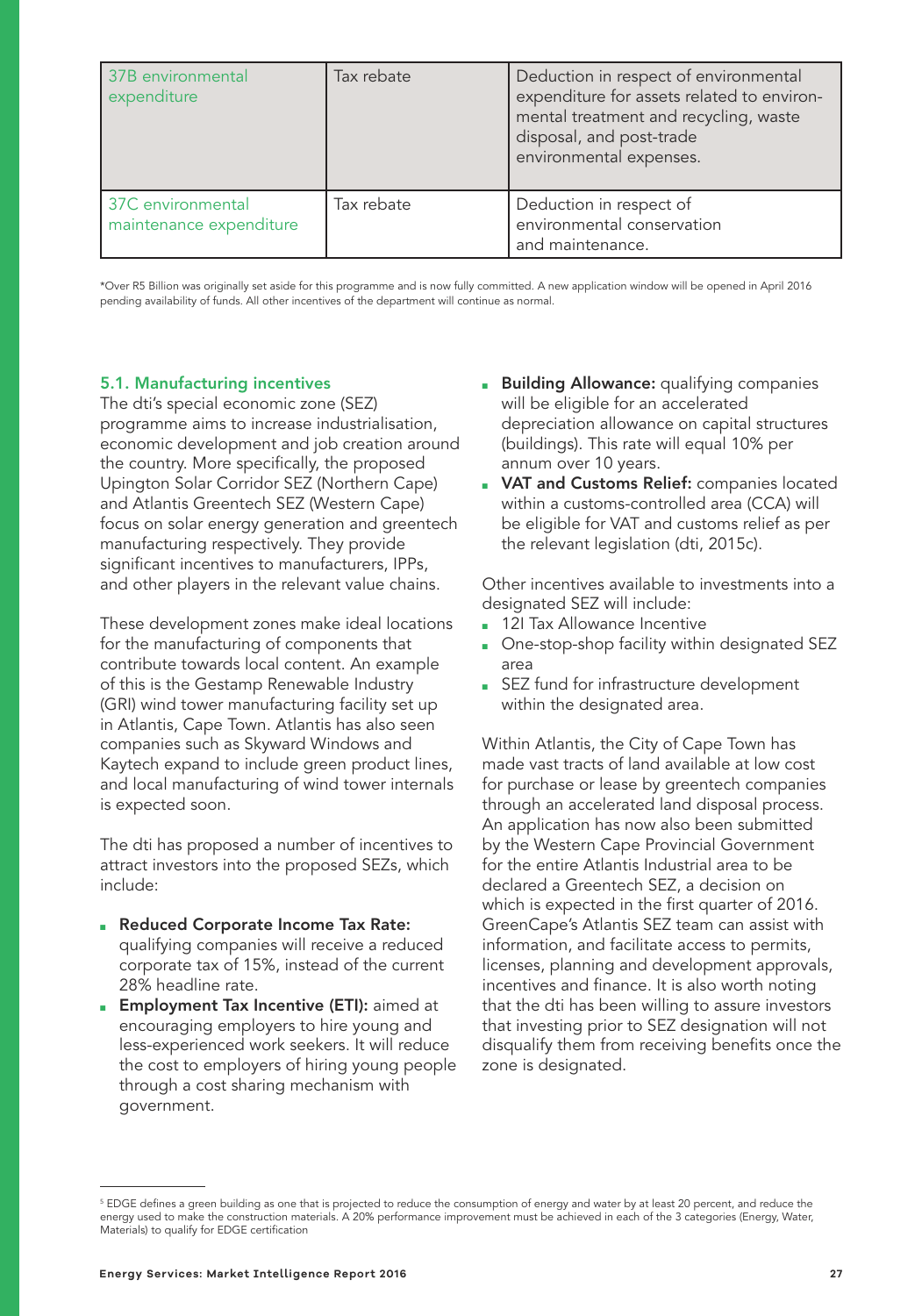#### EDGE Green certification

The International Finance Corporation (IFC) has developed the Excellence in Design for Greater Efficiencies (EDGE) tool, an online platform that allows design teams to estimate the efficiency of a 'green building<sup>5</sup>' by using practical solutions and alternative materials. The EDGE green building certification system will be implemented in South Africa by the Green Building Council of South Africa (GBCSA) and is aimed at new building projects and retrofits. EDGE certification requires a performance improvement over and above regulatory compliance. For example, the energy section requires a 20% performance improvement over and above SANS 10400 XA compliance in three categories (Energy, Water and Materials). The tool will initially be used for new residential buildings.

The concessionary funding for this initiative has been made available through Nedbank and the Development Bank of Southern Africa's (DBSA's) Green Fund. These banks have jointly agreed to provide R120 million in funding for the development of around 400 affordable green housing units in the Western Cape and Gauteng, respectively. The GBCSA oversees the EDGE certification whilst the funding can be accessed directly through the banks.

#### 5.2. Solar water heating programme

In December 2015, The Department of Energy (DoE) issued the long-awaited request for bids (RFB) for the manufacture, supply, delivery and warehousing of solar water heater (SWH) systems to be procured, in phases, as part of a national solar geyser roll-out. The plan envisages the procurement of 1.25-million systems by 2019, raising the total installed base to 1.75-million, with a number of systems having been installed under a rebate scheme previously administered by Eskom.

The DoE is targeting the installation of 50 000 systems by October 1, 2016, and a further 50 000 by September 1, 2017. The systems are to be installed under the 'social programme' component of a bigger programme, which also includes an 'insurance' programme and a 'voluntary' scheme. Under the insurance component, a subsidy will be provided to enable insurers to promote the replacement of conventional electric geysers with compliant SWH systems, while South Africans who wish to participate under the voluntary arrangement will be able to contact a national call centre for a similarly subsidised installation (Creamer 2015).

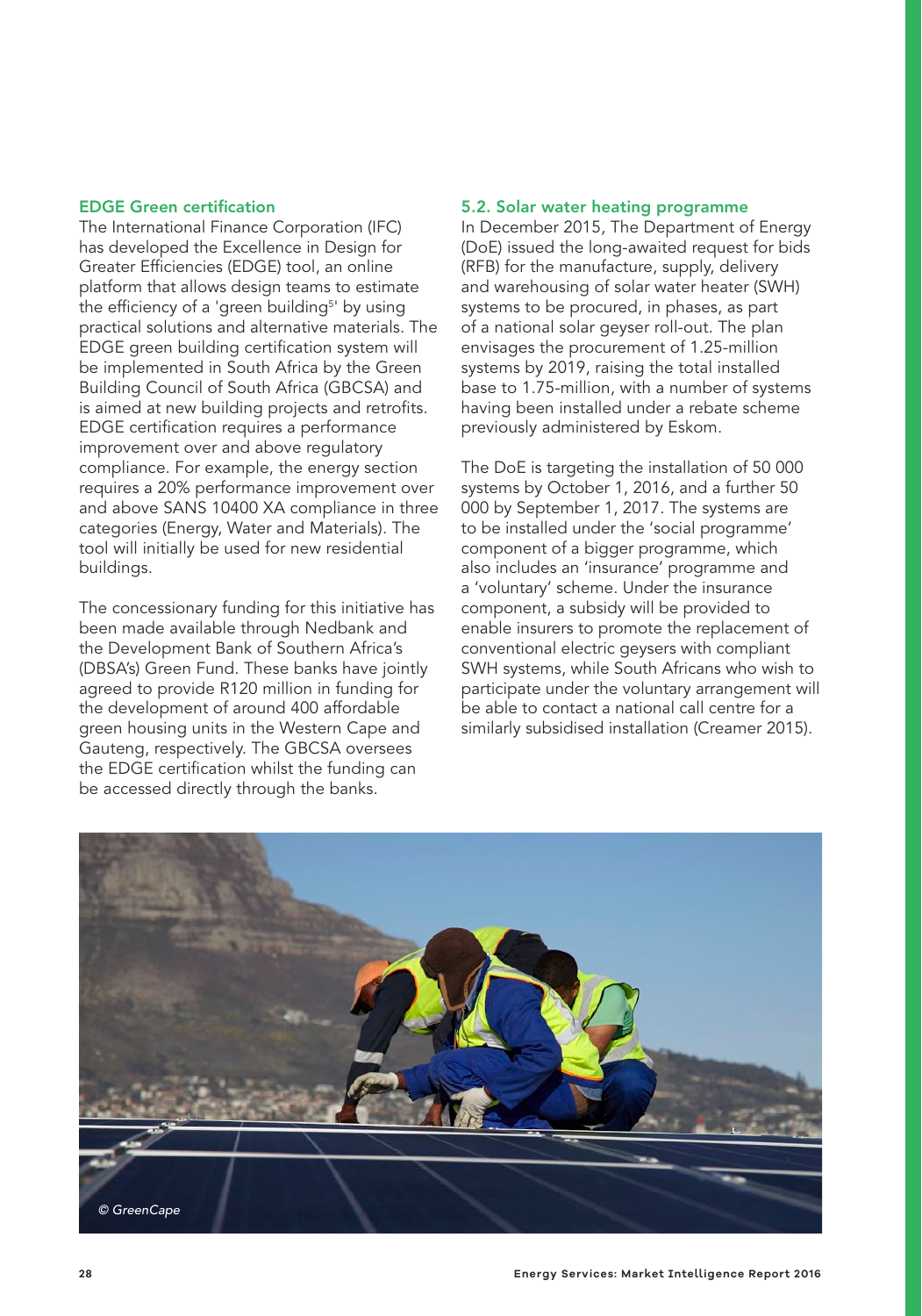**6 –**

# **The Western Cape: Africa's growing greentech hub**

**The Western Cape is a world-class investment destination offering prime locations, modern infrastructure, a skilled workforce, low operational costs and an abundance of natural resources. It is a sought-after place to live, with unrivalled natural beauty, vibrant culture, excellent schools and universities, and an outstanding quality of life. It is also a prime location for green business.**

The Cape Town area has emerged in the last five years as South Africa's renewable energy and cleantech hub, with a critical mass of the leading local and global companies already present, including numerous original equipment manufacturers. The province has a strong local presence of major professional services firms and financiers, as well as a supportive government that has made ease of doing business and the green economy key priorities. Coupled with these is a strong and rapidly growing market for green technology and services in South Africa and the region.

Some of the major market opportunity areas in the next five years are outlined in the graphic below. Notably, on utility scale wind and solar projects there is robust South African and African demand, with ±R200bn/US\$20bn invested since 2011 and >1GW capacity procured per annum.

The province also offers dedicated support for businesses and investors focusing on green technologies and services, including:



Figure 6: Major Western Cape market opportunity areas (2015 – 2020)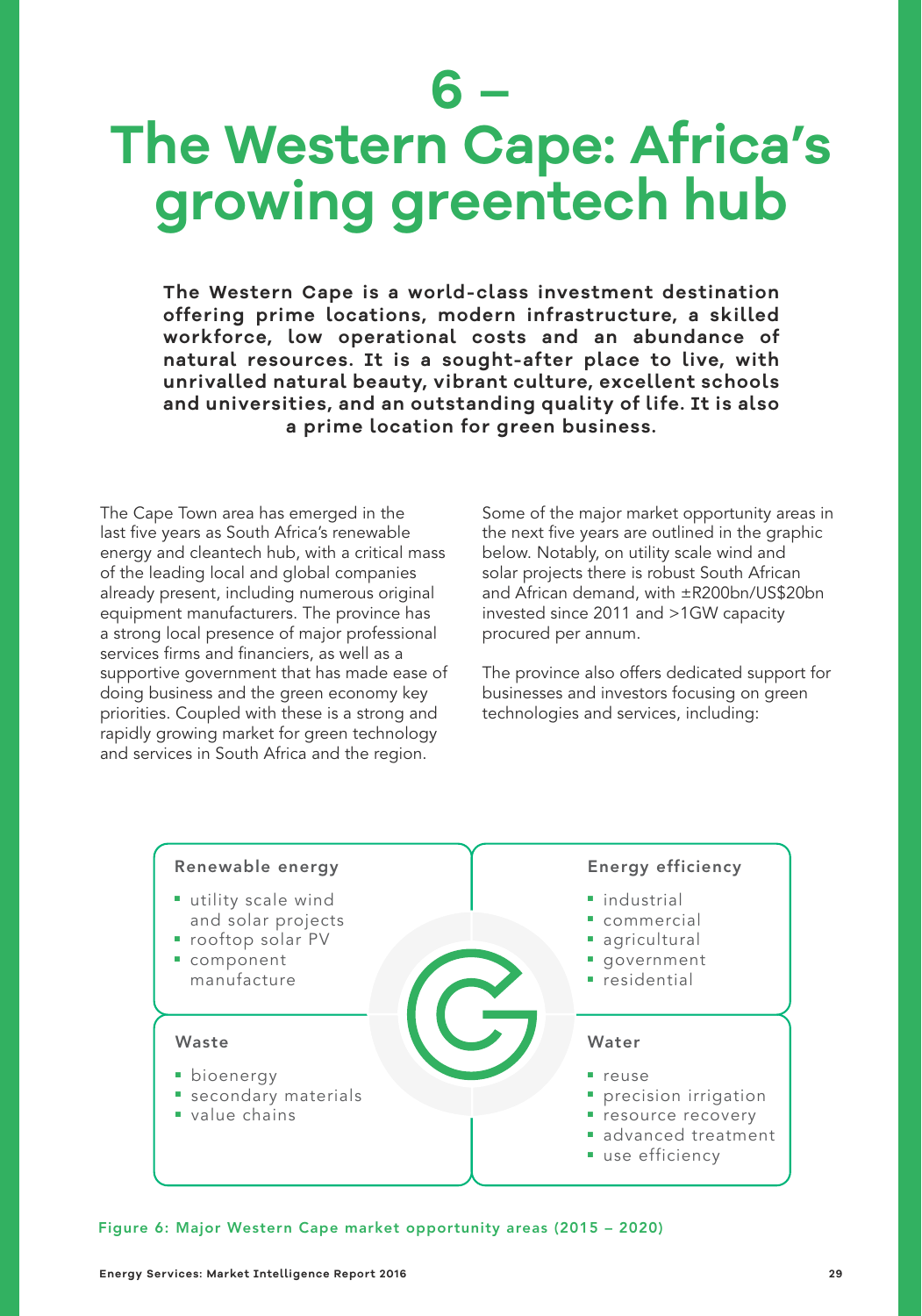The province also offers dedicated support for businesses and investors focusing on green technologies and services, including:

- GreenCape, providing dedicated support and market intelligence to green economy sectors
- Wesgro, the Investment and Trade promotion agency for the Western Cape
- SAREBI, a business incubator providing nonfinancial support to green entrepreneurs
- SARETEC, offering specialised industryrelated and accredited training for the wind and solar industries.

The region's four universities - University of Cape Town, Stellenbosch University, University of the Western Cape, and the Cape Peninsula University of Technology - underpin all of this with comprehensive research and development (R&D) capabilities and dedicated green economy skills programmes.

A promising range of investment incentives are available in the proposed Atlantis Greentech Special Economic Zone (SEZ). The City of Cape Town established a greentech manufacturing hub in Atlantis in 2011 in response to

the government's focus on localisation of manufacturing as part of the Department of Energy's Renewable Energy Independent Power Producer Programme (REIPPPP). The City has made vast tracts of land available at low cost for purchase or lease by greentech companies through an accelerated land disposal process. A number of other financial and non-financial incentives are also on offer, including discounted electricity and rapid turnaround on development applications.

Finally, as discussed in Section 5, the City of Cape Town established a greentech manufacturing hub in Atlantis in 2011 in response to the government's focus on localisation of manufacturing as part of the Department of Energy's Renewable Energy Independent Power Producer Programme (REIPPPP). A promising range of investment incentives are available in the proposed Atlantis Greentech SEZ, including numerous financial and non-financial incentives, discounted electricity and rapid turnaround on development applications (see Section 5).

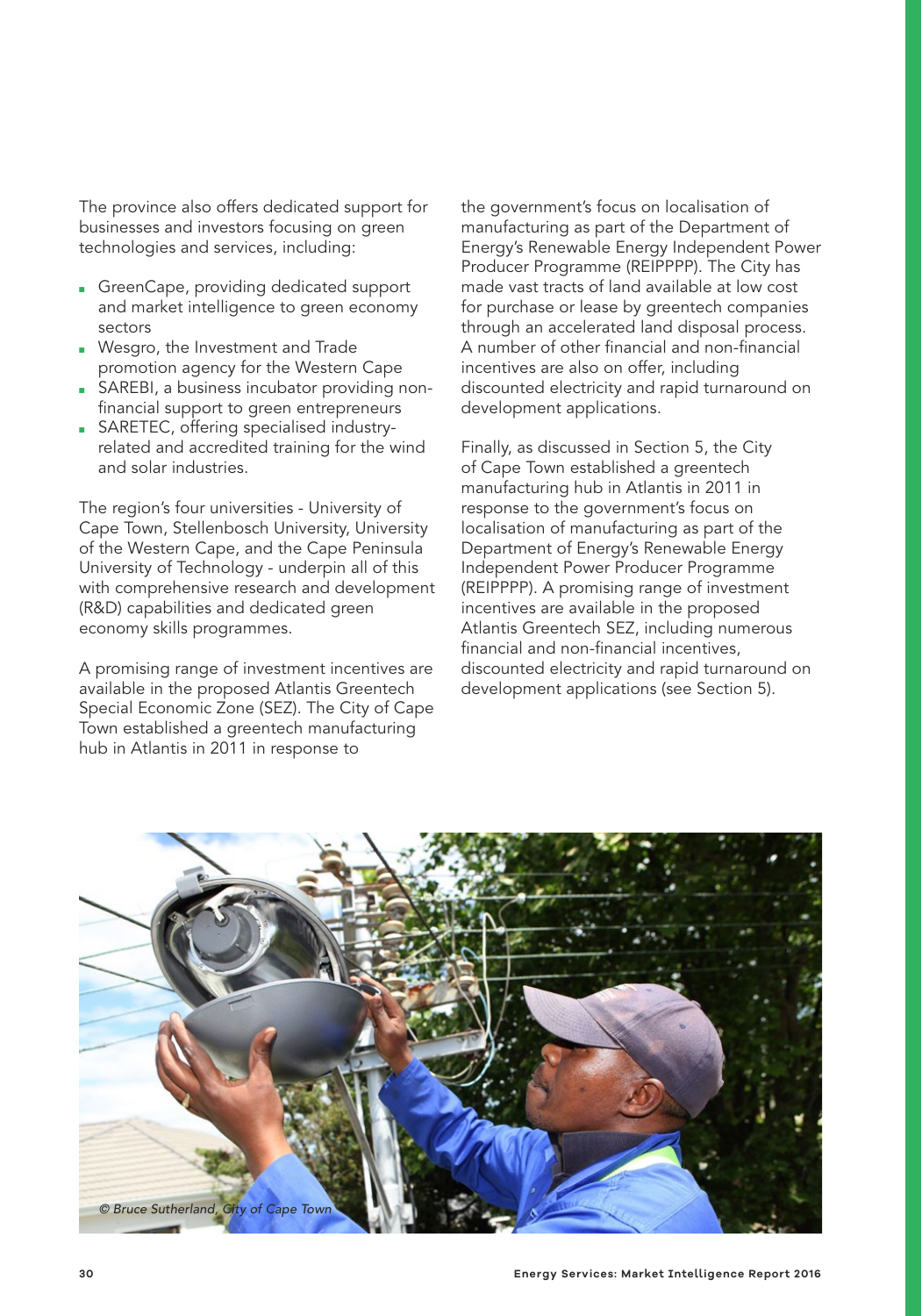# **7 – GreenCape's support to businesses and investors**

**GreenCape is a non-profit organisation that was established by the Western Cape Government and City of Cape Town to support the accelerated development of the local green economy – low carbon, resource efficient and socially inclusive – and help position the Western Cape as the green economic hub of Africa.**

We assist businesses in this space to remove barriers to their establishment and growth by providing our members with:

- free, credible and impartial market information and insights
- access to networks of key players in government, industry, finance and academia
- an advocacy platform to help create an enabling policy and regulatory environment for green business

Since inception in 2010, GreenCape has grown to a multi-disciplinary team of over 40 staff members, covering finance, engineering, environmental science and economics. We have facilitated and supported R13.7bn of investments in renewable energy projects and manufacturing. From these investments, more than 10 000 jobs have been created.

Our Market Intelligence Reports form part of a working body of information generated by sector desks and projects within GreenCape's three main programmes – energy, waste and resources. Figure 8 below shows the different focus areas within each of our programmes.

#### GreenCape's work in the Energy sector

The focus of the Energy team at GreenCape is to encourage economic development and job creation through the transformation of the energy market in South Africa and in the Western Cape province – both by increasing energy services and increasing the supply of cleaner energy.

These two paths towards a lower carbon energy economy form the basis of GreenCape's work in this space.

The focus of our energy services work includes supporting service providers remove the barriers to growth to their projects within the province. These projects focus mainly on the implementation of energy saving interventions across the various economic sectors in the province, mainly through energy efficiency and renewable energy solutions.

GreenCape's support for increasing the supply of cleaner energy comes through renewable energy work – both in the large-scale utility and small-scale (embedded generation) renewable energy sectors. We work with project developers and investors on the promotion of large-scale renewable energy projects within the province, and to position the Western Cape as a preferred location for the manufacturing of renewable energy components.

We are also actively driving and enabling the uptake of small scale embedded generation by helping address the barriers to market growth. Over the past year we have worked to put rules and regulations in place while advising municipalities on recommended policies and tariffs. Linked to this, GreenCape is involved in developing a national prepaid split smart metering standard.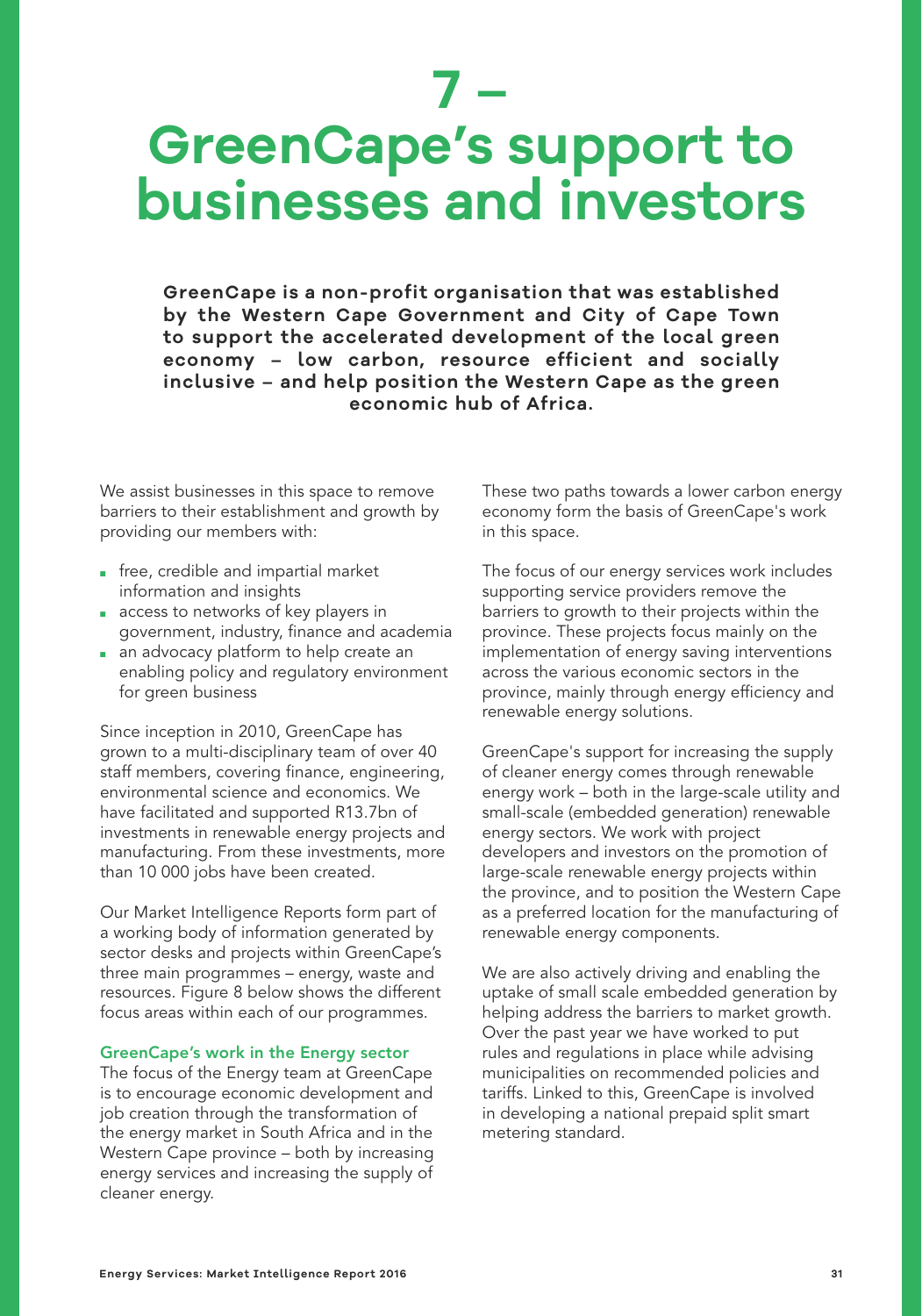This will drive down the cost of the metering equipment required on embedded generation connections and ensure that South African metering keeps pace with the rest of the world, entering an era of smart and automated billing. This will help enable both demand reduction and the connection of embedded generation.

Benefits of becoming a GreenCape member

We currently have over 600 members, and offer free membership.

Becoming a member of GreenCape will give you access to the latest information regarding developments in the various sectors; access to tools, reports, and project information; and offer you the opportunity – through our networking events – to meet and interact with various stakeholders in the green economy.

To register as a member, please visit our website, www.greencape.co.za



tools on alternative waste treatment options; small-scale biogas, recycling and reuse (dry recyclables, construction and demolition waste).

#### Sustainable agriculture, valorisation of wastes to high value bio-products, including bio-energy.

Value Chains

#### Figure 7: GreenCape's focus areas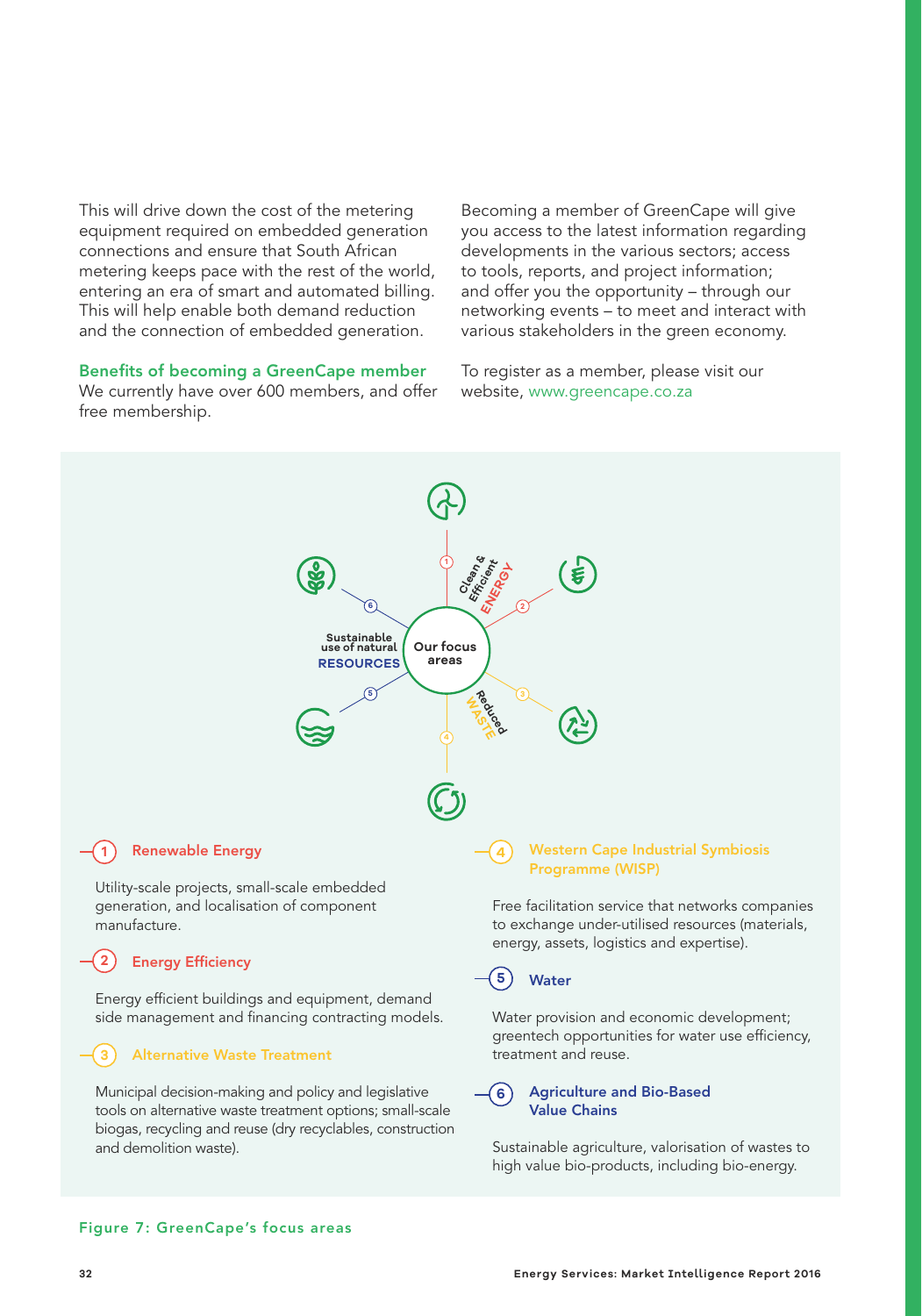## **8– References**

City of Cape Town 2015. Cape Town Energy 2040 Vision and Action Plan presentation. [Accessed 01 November 2015]. E-mail from S. Mohamed (sumaya.mahomed@capetown. gov.za) to S. Didiza (songo@ greencape.co.za)

Creamer, Terence 2015. Movement at last on solar-geyser procurement Available from: http://www.engineeringnews. co.za/article/movement-atlast-on-solar-geyser-procurement-2015-12-08 [Accessed on 8 December 2015].

Eskom 2015. MYPD 3: Regulatory Clearing Account Submission to NERSA Available from http://www.nersa.org.za/ Admin/Document/Editor/file/ Electricity/Consultation/Documents/MYPD3%20(Year%20 2013-14)%20Regulatory%20 Clearing%20Account%20-%20 Submission%20to%20NERSA. pdf

Gaegane, Lesego 2015. Progress Update of the PSEE Programme presentation. E-mail from L. Gaegane (Gaegane.Lesego@nbi.org.za) to S. Didiza (songo@greencape. co.za), 20 November 2015

GreenCape 2015. 2015 Energy Efficiency Market Intelligence Report

Groenewald, Yolani 2015. Solar power: Limited options for South Africans. June 2015. Available from http:// www.fin24.com/Economy/ Eskom/Solar-power-Limited-options-for-South-Africans-20150628 [Accessed 15 October 2015]

IDC 2013. Developing a vibrant ESCO Market - Prospects for South Africa's energy efficiency future [accessed via mail]. E-mail from A. Payne (andrew@greencape.co.za) to S.Didiza(songo@greencape. co.za), 25 May 2015. Available from: http://www.idc.co.za/ images/geef-market-studies/ ESCO\_Market\_Study\_Report-Developing\_a\_vibrant\_ ESCO\_Market.pdf

Le Cordeur, Matthew 2015. INFOGRAPHIC: Eskom's 26 days of load shedding in 100 days. 14 April 2015. Available from http://www.fin24.com/ Economy/INFOGRAPHIC-Eskoms-load-shedding-balancing-act-20150413 [Accessed 10 November 2015]

Makhura, David 2015. Full text of Gauteng premier David Makhura's State of the Province speech 2015, 23 February, 2015. Available from http://www.timeslive.co.za/ politics/2015/02/23/full-textof-gauteng-premier-davidmakhura-s-state-of-the-province-speech-2015 [Accessed 20 October 2015]

Navigant Research 2015. Revenue for the Global Energy Service Company Market Is Expected to Reach \$14.7 Billion Annually by 2024. https://www.navigantresearch.com/newsroom/ revenue-for-the-global-energy-service-company-market-is-expected-to-reach-14- 7-billion-annually-by-2024 [Accessed 31 October 2015]

PQRS 2015. More than a 1000 PV installations in South Africa. Available from http:// pqrs.co.za/more-than-1000 pv-installations-in-south-africa-april-2015/ [Accessed 15 October 2015]

South African National Energy Development Institute (SANE-DI) 2013. 12L EE TAX Incentive. Available from: http:// www.sanedi.org.za/12l-eetax-incentive/ [Accessed on 2 September 2015].

 SALGA 2014. Guideline on Energy Efficiency and Renewable Energy in Municipal Water and Wastewater Infrastructure (SALGA Guideline). Available form http://www.researchgate. net/publication/267152090\_ Guideline\_on\_Energy\_Efficiency\_and\_Renewable\_Energy\_in\_Municipal\_Water\_and\_ Wastewater\_Infrastructure\_ (SALGA\_Guideline) [Accessed 31 October 2015]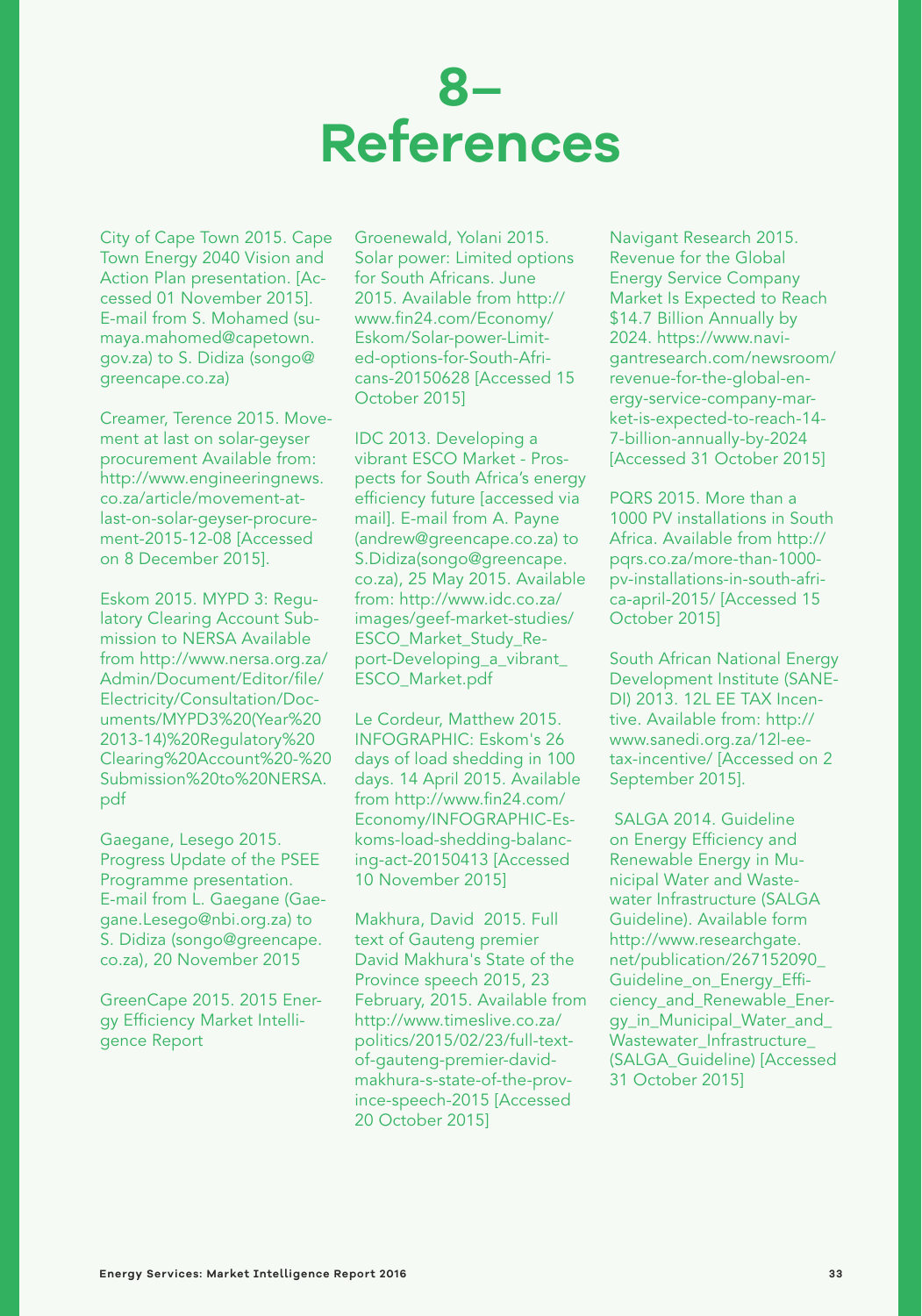Steyn, Lisa 2015. Eskom hands over the reins of solar power geyser initiative. Mail and Guardian. 19 January 2015. Available from http://mg.co. za/article/2015-01-19-eskomhands-over-the-reins-of-solarpower-geyser-initiative

Steyn, Lisa 2015. Solar power to reach its zenith. Mail and Guardian. 16 January 2015. Available from http://mg.co. za/article/2015-01-15-sunpower-to-reach-its-zenith [Accessed 24 September 2015]

Wicht, C. 2015. Energy Security Game Changer presentation E-mail from C. Wicht (Cabral.Wicht@westerncape. gov.za) to S. Didiza (songo@ greencape.co.za), 22 October 2015

# **Appendix A: List of relevant policies in embedded generation**

Electricity Regulation Act, Act 4 of 2006 and Electricity Regulation Amendment Act, Act 28 of 2007 as amended - The act states that no person may, without a license issued by the regulator (NERSA), operate any generation facility. The Electricity Regulation Act, Act 4 of 2006 holds that exemption is held for non-grid-tied projects. Note that NERSA has issued a communication giving license exemption to SSEG installations in municipal areas under 100kW.

South African Distribution Code (all parts) - The South African Distribution Code applies to all entities

connected to the distribution network, including embedded generators. It sets the basic rules for connecting to the distribution network, ensures non-discrimination to all users connected to the distribution network and specifies the technical requirements to ensure the safety and reliability of the distribution network.

South African Grid Code (all parts) - The South African Grid Code contains the connection conditions that are required by all generators, distributors and end-users (customers) connected to the municipal electrical grid, as well as the standards used to plan and

develop the transmission system.

South African Renewable Power Plants Grid Code - This document sets out the technical and design grid connection requirements for renewable power plants (0-1MVA  $LV^6$ ) to connect to the transmission or distribution network in South Africa.

Occupational Health and Safety Act 1993 as amended - The Occupational Health and Safety Act provides for the health and safety of the people by ensuring that all undertakings are conducted in such a manner so that those who are, or who may

<sup>6</sup> Voltage levels up to and including 1 kV. (1kV= 1000 Volts).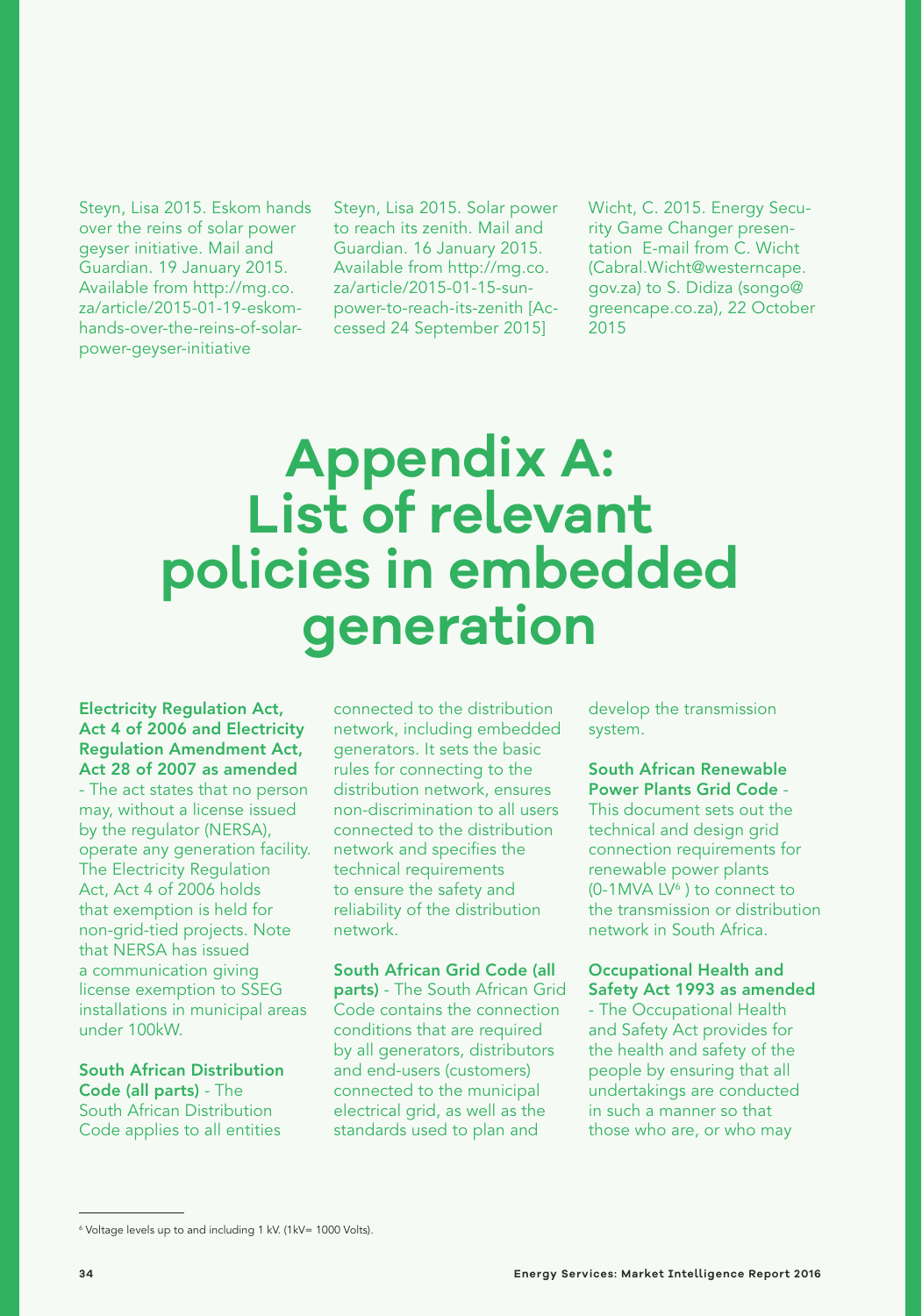be, directly affected by such an activity are not negatively harmed as far as possible and are not exposed to dangers to their health and safety.

Municipal Electricity

Supply By-Law - This document provides the general conditions of supply of electricity, outlines the responsibility of the customers, systems of supply, measurement of electricity and the electrical contractors responsibilities.

SANS 10142- Parts 1 to 4: The Wiring of Premises - This document serves as the South African national standard for the wiring of premises in low and medium voltage networks (AC/DC). The aim of the document is to ensure that people, animals and property are protected from dangers that arise during normal as well as fault conditions, due to the operation of an electrical installation. Compliance to the standards and regulations as laid out in SANS 10142-1 is required and proof should be provided via an electrical installation certificate of compliance. The implication is that a registered professional is required to sign the installation.

SANS 474/ NRS 057 Code of Practice for Electricity Metering - SANS 474 specifies the metering procedures, standards and other such requirements that must be adhered to by electricity licensees and their agents.

NRS 048: Electricity Supply – Quality of Supply – The NRS 048 series covers the quality of supply parameters, specifications and practices that must be undertaken to ensure correct and safe operation. The NRS 048-2 and NRS 048-4 have the most relevance to the operation and connection of SSEG's to the municipal electrical grid: NRS 048-2: 'Voltage characteristics, compatibility levels, limits and assessment methods' sets the standards and compatibility levels for the quality of supply for utility connections as well as for stand-alone systems. It is intended that generation licensees ensure compliance with the compatibility levels set in this document under normal operating conditions. NRS 048-4: 'Application guidelines for utilities' sets the technical standards and guidelines for the connection of new customers. It also sets the technical procedures for the evaluation of existing customers with regards to harmonics, voltage unbalance and voltage flicker.

NRS 097-1: Code of Practice for the interconnection of embedded generation to electricity distribution networks - Part 1 MV and HV (Eskom 240-61268576 / DST 34-1765: Standard for the interconnection of embedded generation, is applicable until published)

#### NRS 097-2: Grid interconnection of embedded generation: Part 2 Small Scale Embedded Generation –

 NRS 097-2-1 (Part 2: Small Scale Embedded Generation, Section 1) this document serves as the standard for the interconnection of SSEG's to the municipal electrical grid and applies to embedded generators smaller than 1000kVA connected to LV networks of type single, dual or three-phase.

NRS 097-2-3 (Part 2: Small Scale Embedded Generation, Section 3) - this document provides simplified utility connection criteria for lowvoltage connected generators.